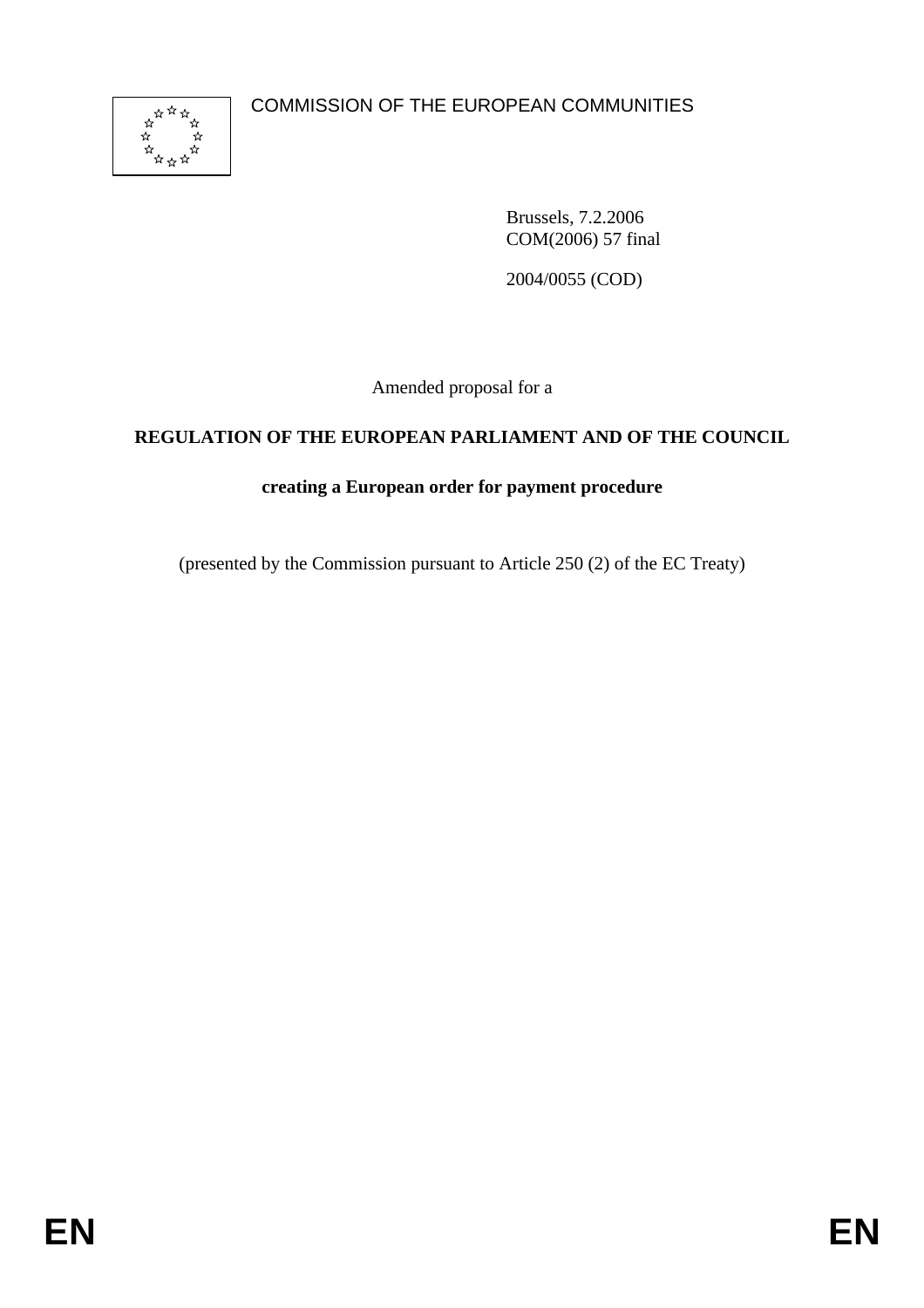## **EXPLANATORY MEMORANDUM**

## **1. BACKGROUND**

On 19 March 2004 the Commission adopted a proposal for a Regulation of the European Parliament and of the Council creating a European order for payment procedure<sup>1</sup>. The proposal was transmitted to Parliament and the Council on 19 March 2004. On 9 February  $2005$ , the European Economic and Social Committee issued its Opinion on the proposal<sup>2</sup>. The European Parliament referred the proposal to its Legal Affairs Committee (responsible for the report) and its Committee on Public Liberties and Citizens' Rights (for opinion). The Committee on Public Liberties and Citizens' Rights adopted its opinion on 13 June 2005. The Legal Affairs Committee approved its report on 14 July 2005. Council reached a general agreement on the text of the articles of the Regulation at its meeting on 2 December 2005. At the plenary session on 13 December 2005, the European Parliament adopted its opinion approving the Commission proposal subject to a number of amendments. The amendments adopted by the European Parliament correspond to the text agreed by the Council on 2 December 2005. They basically replace the articles of the original Commission proposal.

## **2. OBJECTIVE OF THE AMENDED PROPOSAL**

This amended proposal adapts the original proposal for a Regulation creating a European order for payment procedure in response to amendments voted by the European Parliament.

### **3. COMMISSION OPINION ON THE AMENDMENTS ADOPTED BY PARLIAMENT**

### *3.1 Amendments accepted in their entirety by the Commission*

Amendments 26, 27, 28, 32, 34, 35, 36, 37, 38, 40, 41, 42, 43, 44, 45, 46, 48, 49, 50, 54, 55, 56, 57, 58, 59, 60, 61, 62, 63, 64, 65, 66, 67, and 73 can be accepted as presented by Parliament since they simplify the proposed procedure, add an additional dimension relating to the free circulation of European orders for payment, or they make improvements relating either to the clarity of the instrument or to questions of detail, and add material that will be potentially useful in implementing the proposed Regulation.

The inclusion of the abolition of *exequatur* in the Regulation requires the inclusion of additional recitals which are derived, to a large extent, from Regulation No (EC) 805/2004 of the European Parliament and of the Council of 21 April 2004 creating a European enforcement order for uncontested claims.

### *3.2 Amendments accepted by the Commission as to substance, subject to reformulation*

Amendments 30, 31, 33, 47, 51, 52, 53, 68, 69, 70, 72, 74, and 75 can be accepted in principle, subject to redrafting:

<sup>1</sup> COM (2004) 173 final, 19.03.2004 and COM(2004)173 final/3 of 25.05.2004.

<sup>2</sup> CESE/2005/133, OJ C 221, 8.9.2005, p. 77.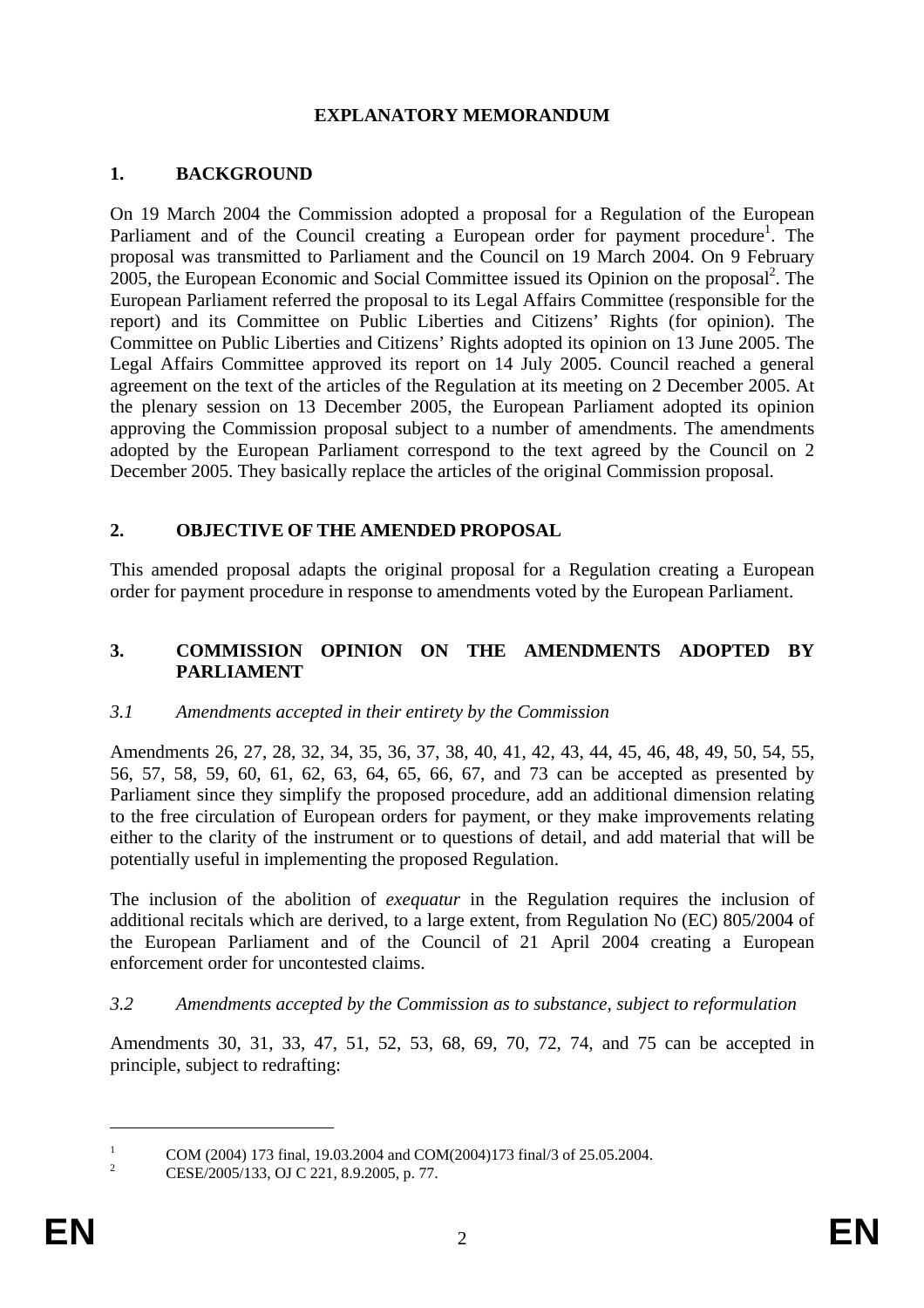**Amendment 30** aims at clarifying that Regulation No (EEC/Euratom) 1182/71 of the Council of 3 June 1971 determining the rules applicable to periods, dates and time limits applies for purposes of computing time limits. It is appropriate to slightly revise the language used in the recital in order not to prejudice an interpretation by the European Court of Justice with respect to the applicability of Regulation 1182/71 to existing instruments in the area of civil justice.

**Amendment 31** proposes to inform the defendant in the relevant standard form about the computation of time limits in accordance with Regulation No (EEC/Euratom) 1182/71 of the Council of 3 June 1971 determining the rules applicable to periods, dates and time limits. While this is acceptable in substance, there is no need to include a recital for that purpose; this modification must be realised directly in the relevant standard form.

**Amendment 33** obliges the courts to take into account any form of opposition by the defendant if it is expressed in a clear manner. In the light of the protection of the rights of the defense, it is important to stress the importance of this obligation. The language of the recital should therefore be stronger.

In **Amendment 47** the reference should be to Article 4b instead of Article 4b(3) of the text of the Parliament.

In **Amendment 51** the word "sent" is missing after "court of origin" in paragraph 2(b).

**Amendments 52** and **53** are necessary in the light of the inclusion of the abolition of *exequatur* for European orders for payment. They are an exact copy of the corresponding minimum standards on service in Regulation No (EC) 805/2004 of the European Parliament and of Council of 21 April 2004 creating a European enforcement order for uncontested claims. However, one technical modification is needed, resulting from the definition of "cross-border cases" proposed in Amendment 39 (Article 1a, paragraph 1 of the text of the Parliament). Under this definition, it is possible that the defendant is domiciled or habitually resident in a State other than a Member State of the European Union. In that case, the rules on service of that State will apply when serving a European order for payment upon the defendant. Amendments 52 and 53 need to reflect this possibility and should therefore refer to the rules of service of the "State" rather than "Member State".

In **Amendment 68** the reference in paragraph b should be to Articles 12(d) through 12(f) of the text of the Parliament.

In **Amendment 69** the reference in paragraph 1(b) must be to Article 12c of the text of the Parliament.

**Amendment 70** should refer to the annexes (in plural) because the Regulation will contain several annexes.

**Amendment 72** provides for a detailed review clause concerning the operation of the Regulation in the light of national order for payment procedures. Such a review shall take place five years after the date of entry into force of the Regulation. In the light of the proposed distinction, in Amendment 73, between the date of entry into force and the date of entry into application of the Regulation, it is more appropriate to refer, in Amendment 72, to the date of entry into application rather than the date of the entry into force. This is also in line with discussions in Council.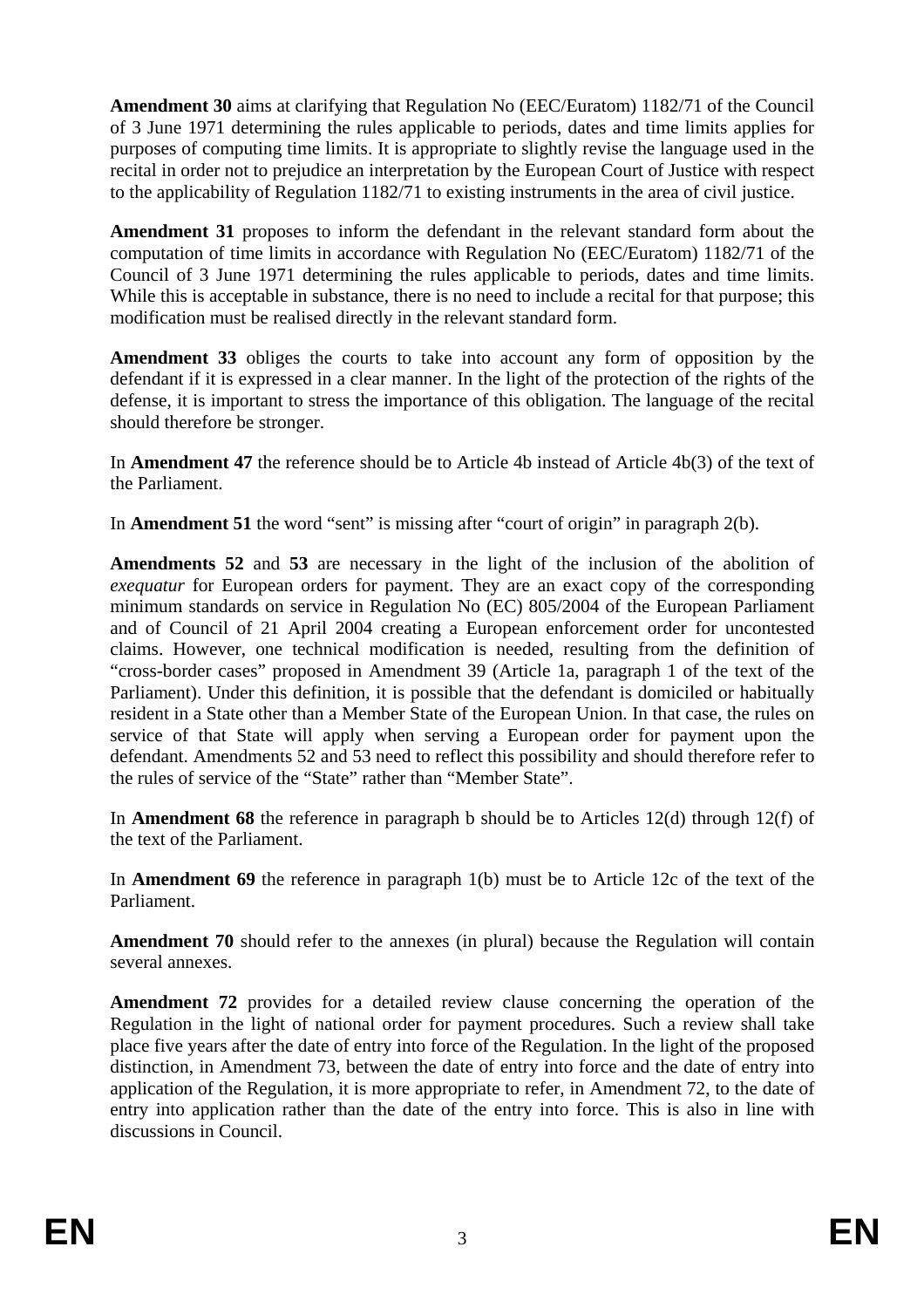**Amendment 74** must be substantially verified from a technical point of view and must be redrafted on the basis of the software needed to ensure an electronic processing of the European order for payment.

**Amendment 75** proposes an annex to the application form. This annex is technically part of the application form itself and must therefore be included in Amendment 74.

## *3.3 Amendments accepted by the Commission in part*

Amendments 29, 39, and 76 can be accepted partially:

**Amendment 29** aims at clarifying the objective pursued by the special review offered to defendants after the expiry of the time limit for opposition to the European order for payment. Because this review is important in the light of the protection of the rights of the defense of the defendant, it should be more specific and clarify that the term "other exceptional circumstances" could include the situation where a European order for payment was based on false information provided by the claimant in the application form. This is also in line with discussions in Council.

**Amendment 39** aims at defining the concept of "cross-border case" for purposes of this Regulation. While the Commission can accept the restriction of the Regulation to crossborder cases and agrees to a large extent with the proposed definition, it cannot accept the reference to "Member State" with respect to the domicile or habitual residence of the parties. The reference to "Member State" with respect to the parties has significant legal and political consequences. This reference means that the European order for payment procedure cannot be used by non-EU domiciled claimants or against non-EU domiciled defendants, in certain cases where European Union courts have jurisdiction, in particular under Council Regulation No (EC) 44/2001 of 22 December 2000 on jurisdiction and the recognition and enforcement of judgments in civil and commercial matters. Prohibiting the use of the procedure by non-EU domiciled claimants is highly doubtful in the light of existing international obligations of the European Union, in particular obligations arising under GATT 1994, the GATS and the TRIPS Agreement. Also, the combined application of the future instrument with the 1988 Lugano Convention on jurisdiction and the recognition and enforcement of judgments in civil and commercial matters creates highly undesirable situations with respect to claimants domiciled or habitually resident in a non-EU State party to that Convention. Finally, the definition raises questions under the Agreement on the European Economic Area.

**Amendment 76** proposes to delete annexes 2 and 3 of the original Commission proposal. While Annex 2 may be deleted, this is not the case of Annex 3. Annex 3, as well as the other annexes constituting the standard forms, must be redrafted in order to bring them in line with the amended proposal, on the basis of the software needed to ensure an electronic processing of the European order for payment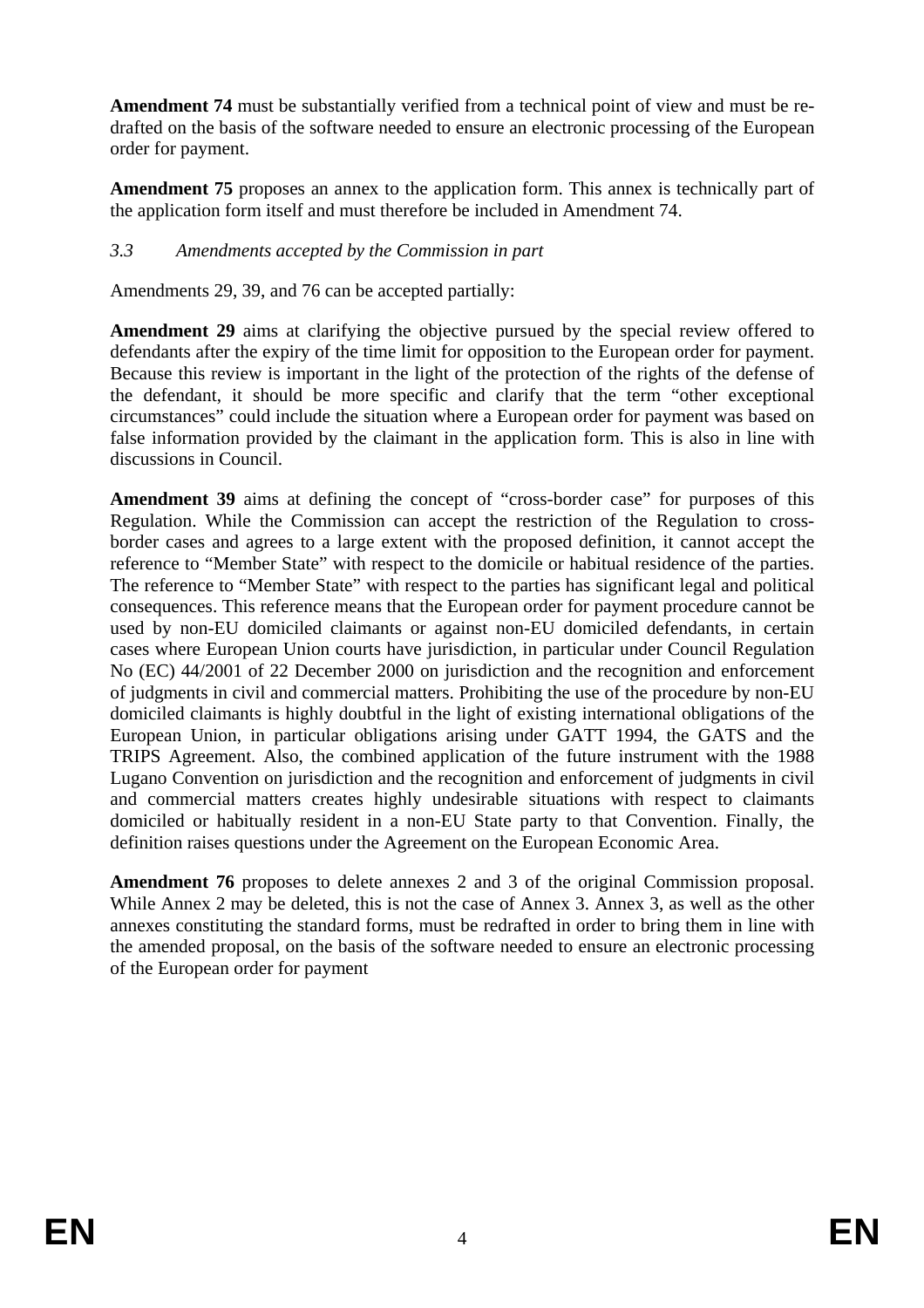## *3.4 Amendments rejected*

Amendment 71 cannot be accepted because the proposed modification is technically not correct. The reference made in this paragraph must be to the entire article concerned, not only to the paragraph containing the reference.

## **4. CONCLUSION**

Having regard to Article 250 paragraph 2 of the EC Treaty, the Commission modifies its proposal as follows.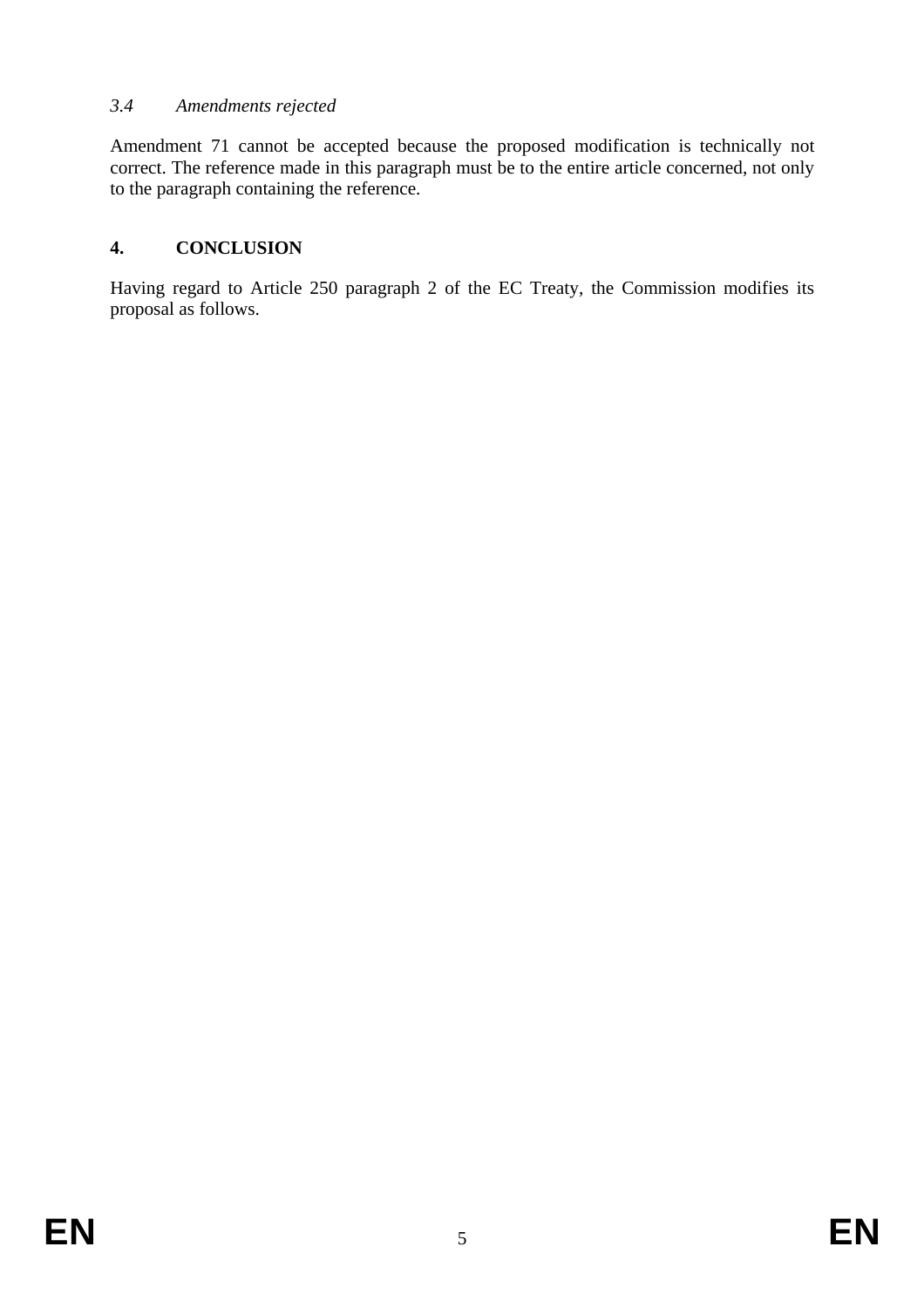## 2004/0055 (COD)

## Amended proposal for a

## **REGULATION OF THE EUROPEAN PARLIAMENT AND OF THE COUNCIL creating a European order for payment procedure**

## **(Text with EEA relevance)**

### THE EUROPEAN PARLIAMENT AND THE COUNCIL OF THE EUROPEAN UNION,

Having regard to the Treaty establishing the European Community, and in particular Article 61(c) thereof and Article 67(5), second indent,

Having regard to the proposal from the Commission<sup>3</sup>,

Having regard to the opinion of the European Economic and Social Committee<sup>4</sup>,

Acting in accordance with the procedure laid down in Article 251 of the Treaty;

Whereas:

- (1) The Community has set itself the objective of maintaining and developing an area of freedom, security and justice, in which the free movement of persons is ensured. To this end, the Community is to adopt, among others, measures in the field of judicial cooperation in civil matters having cross-border implications that are necessary for the proper functioning of the internal market.
- (2) The European Council meeting in Tampere on 15 and 16 October 1999 invited the Council and the Commission to prepare new legislation on issues that are instrumental to smooth judicial cooperation and to enhanced access to law and specifically made reference, in that context, to orders for money payment.
- (3) On 30 November 2000, the Council adopted a joint programme of the Commission and the Council of measures for implementation of the principle of mutual recognition of decisions in civil and commercial matters<sup>5</sup>. The programme envisages the possibility of a specific, uniform or harmonised procedure to obtain a judicial decision laid down within the Community in specific areas including the one of uncontested claims. This was taken forward by the Hague Programme, adopted by the European Council on 5 November 2004, which calls on work to be pursued actively on the European order for payment procedure.
- (4) The Commission adopted a Green Paper on a European order for payment procedure and on measures to simplify and speed up small claims litigation on 20 December 2002. The Green Paper launched a consultation on the possible objectives and features of a uniform or harmonised European procedure for the recovery of uncontested claims.

<sup>3</sup> COM (2004) 173 final, 19.03.2004 and COM(2004)173 final/3 of 25.05.2004. 4

CESE/2005/133, OJ C 221, 8.9.2005, p. 77

<sup>5</sup> OJ C 12, 15.1.2001, p. 1.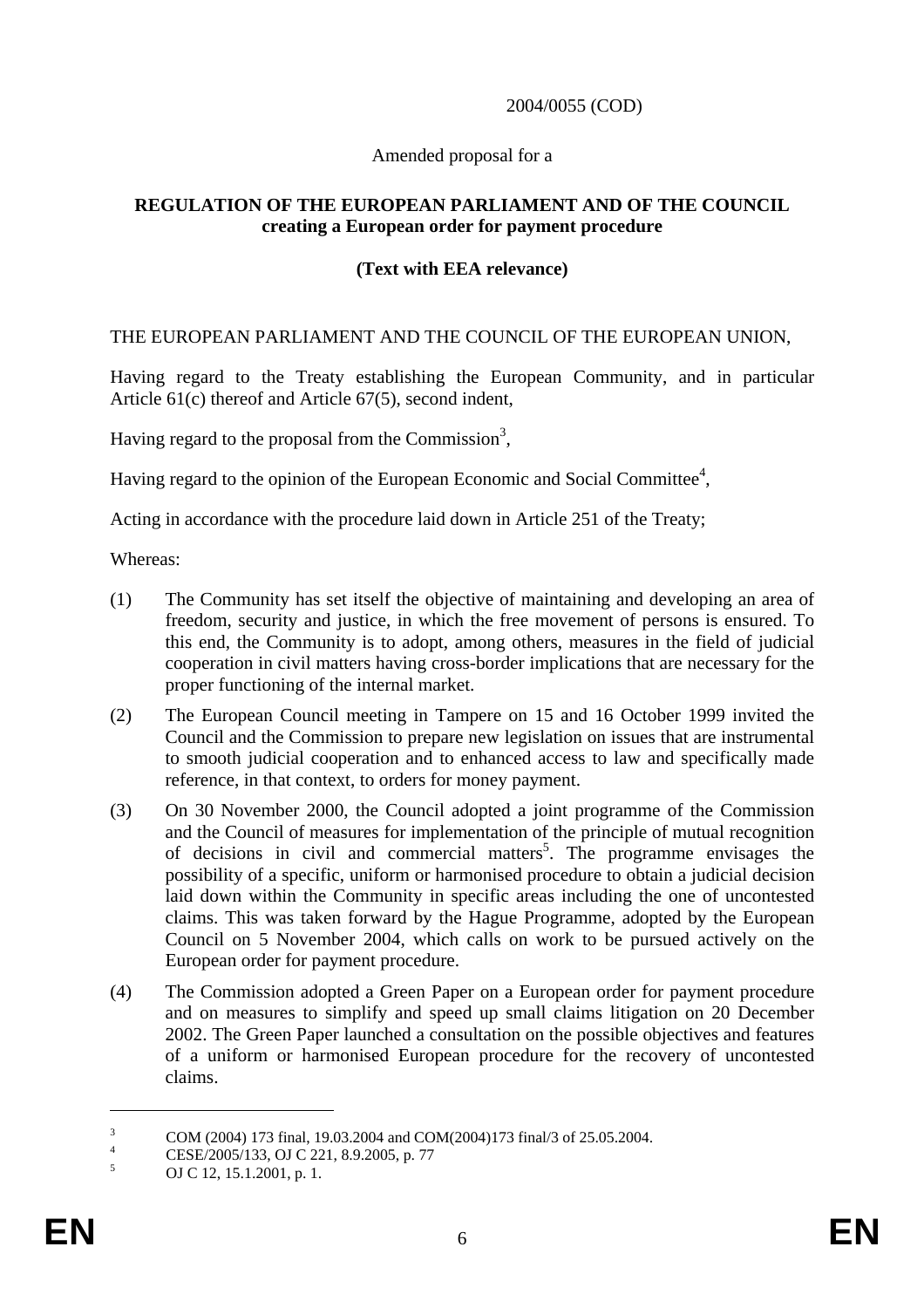- (5) The swift and efficient recovery of outstanding debts over which no legal controversy exists is of paramount importance for the economic operators in the European Union as late payments constitute a major reason for insolvency threatening the survival of businesses, particularly small and medium-sized ones, and result in numerous job losses.
- (6) Whilst all Member States try to tackle the issue of mass recovery of uncontested claims, the majority of them by devising a simplified order for payment procedure, both the content of national legislation and the performance of the domestic procedures vary substantially. Furthermore, the currently existing procedures are frequently either inadmissible or impracticable in cross-border situations.
- (7) The resulting impediments to access to efficient justice in cross-border cases and the distortion of competition within the internal market due to the disequilibrium with regard to the functioning of the procedural means afforded to creditors in different Member States entail the need for Community legislation which guarantees a level playing field for creditors and debtors throughout the European Union.
- (8) The purpose of this Regulation is to simplify, speed up and reduce the costs of litigation in cross-border cases concerning uncontested pecuniary claims by creating a European order for payment procedure; and to permit the free circulation of European orders for payment throughout all Member States by laying down minimum standards whose observance renders unnecessary any intermediate proceedings to be brought in the Member State of enforcement prior to recognition and enforcement.
- (9) The procedure established by this Regulation serves as an additional and optional means for the claimant, who remains free to resort to a procedure provided for by domestic law. Accordingly, this Regulation neither replaces nor harmonises the existing mechanisms for the recovery of uncontested claims under national law.
- (10) The procedure should be based, to the largest extent possible, on the use of standard forms in the communication between the court and the parties in order to facilitate its administration and enable the use of automatic data processing.
- (11) Member States when deciding which courts are to have jurisdiction to issue a European order for payment, shall give due account to the need to ensure access to justice.
- (12) In the application for a European order for payment the claimant should be obliged to provide information that is sufficient to clearly identify the demand and its justification to put the defendant in the position of making a well-informed choice of opposing the claim or leaving it uncontested.
- (13) In that context, it should be mandatory for the claimant to describe some evidence he could rely on to prove the correctness of his allegations without having to actually submit documentary evidence to the court.
- (14) Lodging of an application for a European order for payment implies the payment of any applicable court fees.
- (15) The court shall examine the claim, including the issue of jurisdiction and the description of evidence, on the basis of the information provided in the form. This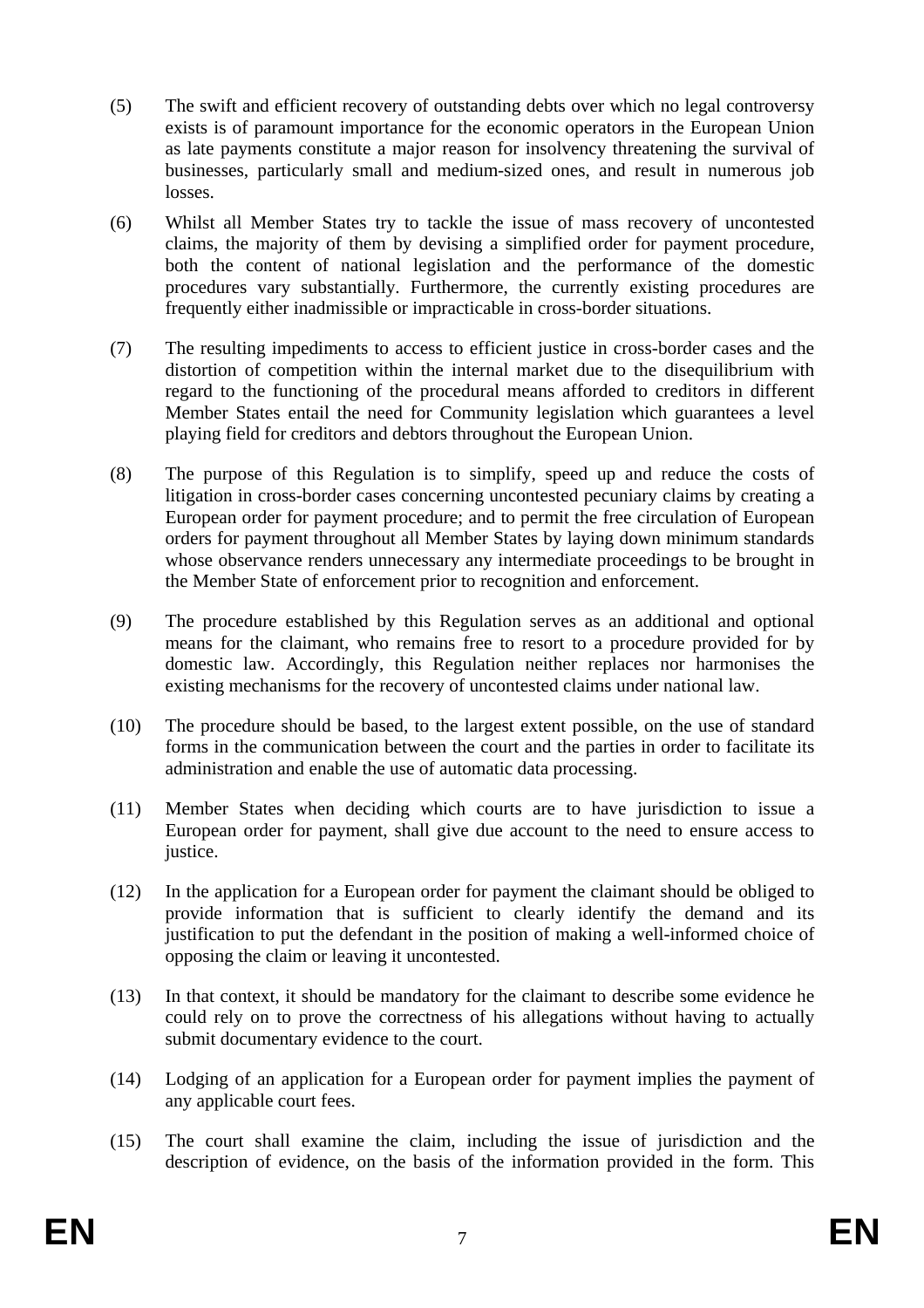would allow the court to examine *prima facie* the merits of the claim and *inter alia* to exclude clearly unfounded or inadmissible claims. The examination does not necessarily need to be carried out by a judge.

- (16) The European order for payment should apprise the defendant of his options to either pay his outstanding debt to the claimant or to submit a statement of opposition if he wants to contest the claim within a time limit of 30 days. In addition to the full information on the claim as supplied by the claimant, the defendant should be advised about the legal significance of the European order for payment and in particular of the consequences of leaving the claim uncontested.
- (17) Whereas no review will lie against a rejection of an application for a European order for payment this does not preclude the possibility of a review of the decision at the same level of jurisdiction.
- (18) Due to differences in domestic law as regards the rules of civil procedure and especially those governing the service of documents, it is necessary to lay down a specific and detailed definition of those minimum standards. In particular, any method based on legal fiction as regards the fulfilment of those standards cannot be considered sufficient for the service of a European order for payment.
- (19) All the methods of service listed in Articles 13 and 14 are characterised by either full certainty (Article 13) or a very high degree of likelihood (Article 14) that the document served has reached its addressee.
- (20) Personal service on certain persons other than the defendant himself pursuant to Article  $14(1)(a)$  and (b) should be understood to meet the requirements of those provisions only if those persons actually accepted/received the European order for payment.
- (21) Article 15 should apply to situations where the defendant cannot represent himself in court, as in the case of a legal person, and where a person to represent him is determined by law as well as situations where the defendant has authorised another person, in particular a lawyer, to represent him in the specific court proceedings at issue.
- (22) The court should ensure full compliance with the minimum procedural standards and issue a standardised European order for payment.
- (23) The defendant may submit a statement of opposition using the standard form set out in the annex. However, the courts shall take into account any other written form of opposition if it is expressed in a clear manner.
- (24) A statement of opposition filed within the time limit should terminate the European order for payment procedure and should lead to an automatic transfer of the case to ordinary civil proceedings unless the claimant has explicitly requested to discontinue the proceedings in that event. The concept of ordinary civil proceedings in this Regulation should not necessarily be interpreted within the meaning of national law.
- (25) In exceptional cases the defendant should be entitled to apply for a review of the European order for payment despite the expiry of the time-limit for submitting a statement of opposition. Such a review in exceptional cases does not mean that the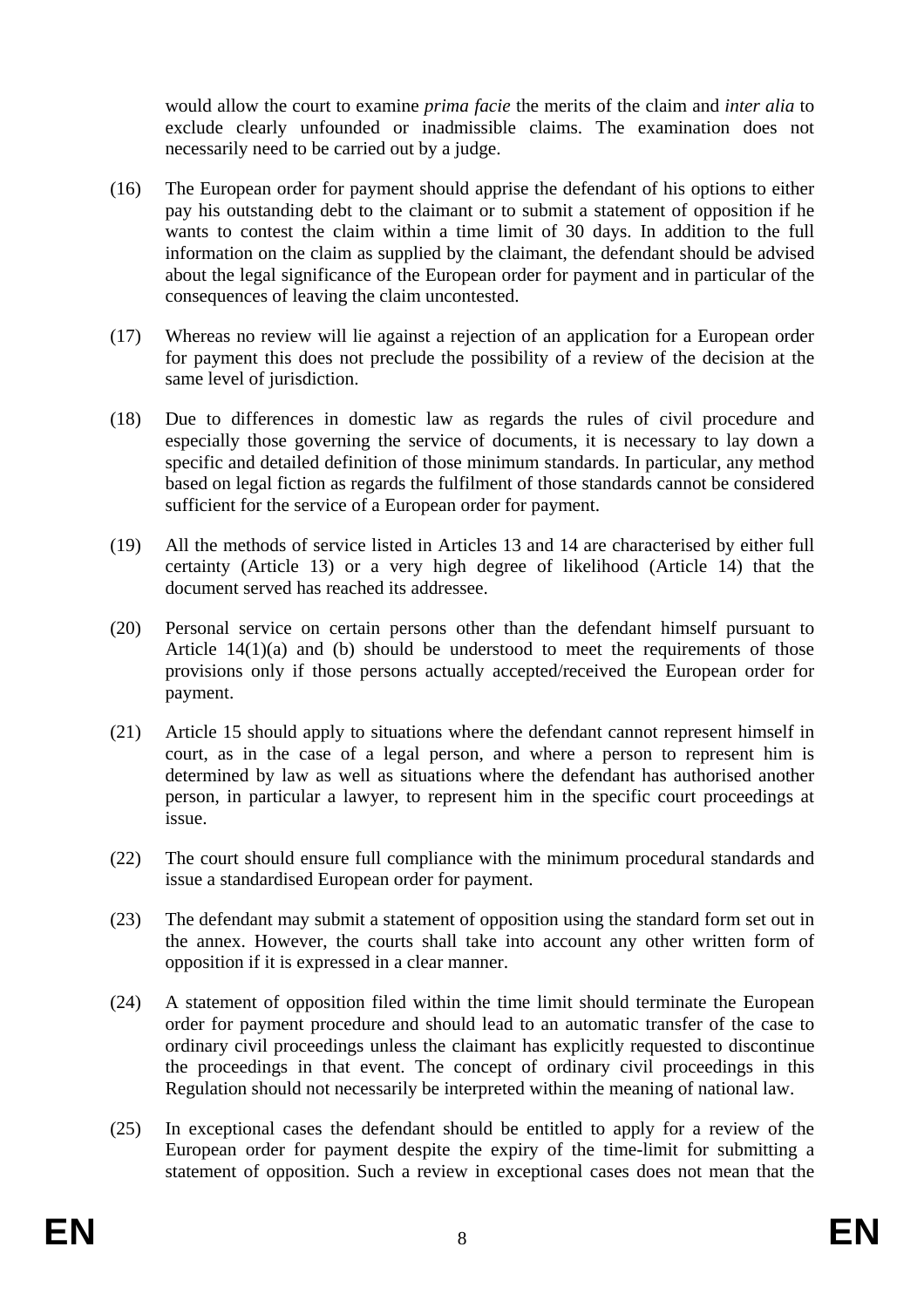defendant is given a second chance to object to the claim. During the review procedure the merits of the claim should not be evaluated beyond the grounds resulting from the exceptional circumstances invoked by the defendant. The other exceptional circumstances referred to in Article 20(2) could include the situation where the European order for payment was based on false information provided in the application form.

- (26) Whereas the combined court fees of a European order for payment and of the ordinary civil proceedings in the event of a statement of opposition should not exceed the court fees of ordinary civil proceedings without a preceding European order for payment, those costs do not include, for example, lawyers' fees or costs of service of documents by an entity other than a court.
- (27) A European order for payment issued in one Member State which has become enforceable should be regarded for the purposes of enforcement as if it had been issued in the Member State in which enforcement is sought. Mutual trust in the administration of justice in the Member States justifies the assessment by the court of one Member State that all conditions for delivering a European order for payment are fulfilled and that the order is to be enforced in all other Member States without judicial control of the proper application of minimum procedural standards in the Member State where the order is to be enforced. Without prejudice to the provisions of this Regulation, in particular Articles 22 (1) and (2) and 23, the rules for the enforcement of a European order for payment will continue to be governed by national law.
- (28) It is recalled that the computation of periods and time limits is to be governed by Council Regulation No 1182/71 of 3 June 1971 determining the rules applicable to periods, dates and time limits.<sup>6</sup>
- (29) Since the objectives of this Regulation cannot be sufficiently achieved by the Member States and can therefore, by reason of the scale and the impact of the Regulation, be better achieved at Community level, the Community may adopt measures, in accordance with the principle of subsidiarity as set out in Article 5 of the Treaty. In accordance with the principle of proportionality as set out in that same Article, this Regulation does not go beyond what is necessary in order to achieve those objectives.
- (30) This Regulation respects the fundamental rights and observes the principles recognised in particular by the Charter of Fundamental Rights of the European Union as general principles of Community law. Specifically, it seeks to ensure full respect for the right to a fair trial as recognised in Article 47 of the Charter.
- (31) The measures necessary for the implementation of this Regulation should be adopted in accordance with Council Decision 1999/468/EC of 28 June 1999 laying down the procedures for the exercise of implementing powers conferred on the Commission<sup>7</sup>.
- (32) The United Kingdom and Ireland, in accordance with Article 3 of the Protocol on the position of the United Kingdom and Ireland annexed to the Treaty on European Union and the Treaty establishing the European Community, have given notice of their wish to take part in the adoption and application of this Regulation.

<sup>6</sup> OJ L 124, 8.6.1971, p. 1.

<sup>7</sup> OJ L 184, 17.7.1999, p. 23.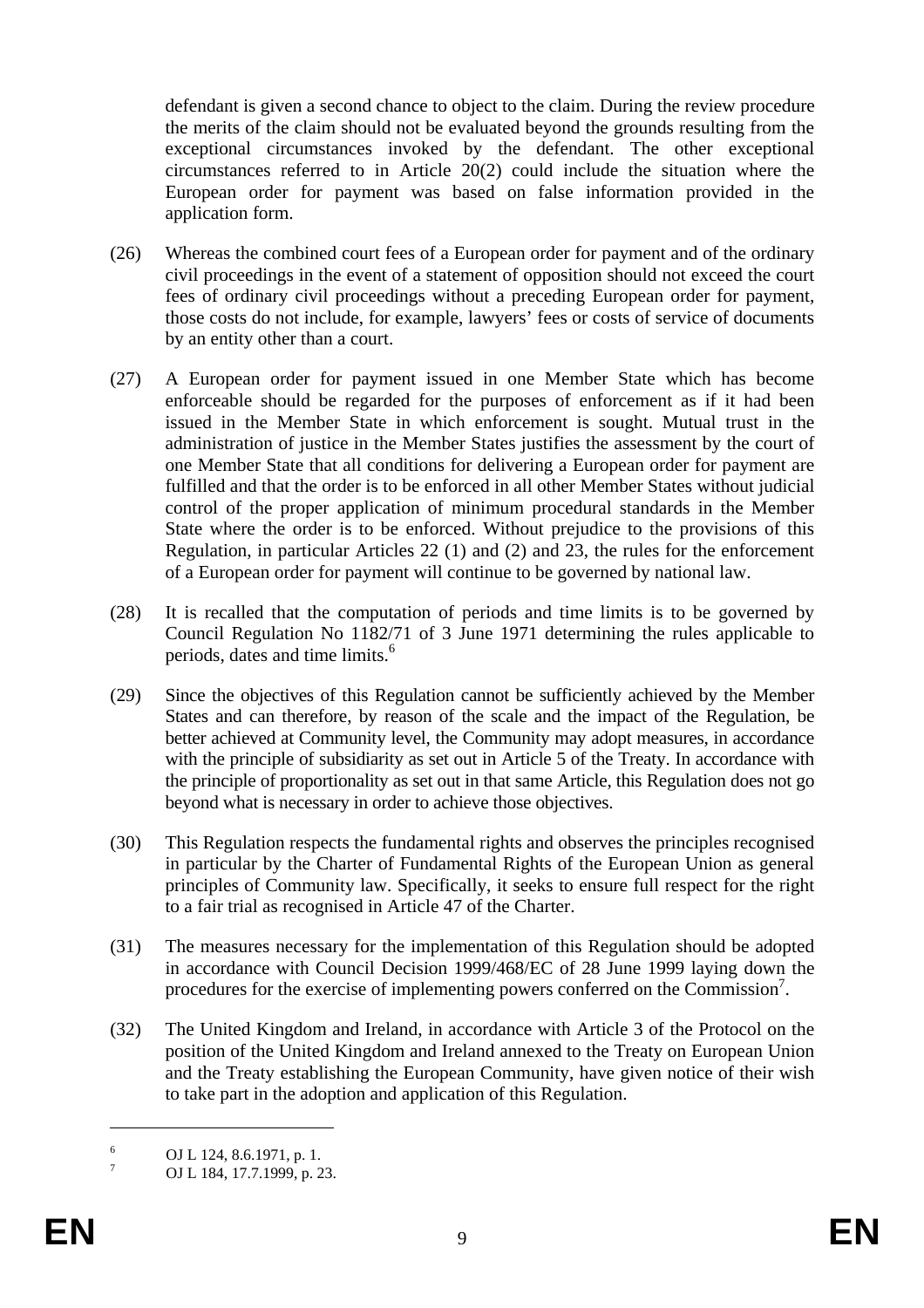(33) Denmark, in accordance with Articles 1 and 2 of the Protocol on the position of Denmark annexed to the Treaty on European Union and the Treaty establishing the European Community, is not participating in the adoption of this Regulation, and is therefore not bound by it nor subject to its application,

HAVE ADOPTED THIS REGULATION:

# *Article 1*

## *Subject matter*

1. The purpose of this Regulation is

- to simplify, speed up and reduce the costs of litigation in cross-border cases concerning uncontested pecuniary claims by creating a European order for payment procedure; and

- to permit the free circulation of European orders for payment throughout all Member States by laying down minimum standards whose observance renders unnecessary any intermediate proceedings to be brought in the Member State of enforcement prior to recognition and enforcement.

2. This Regulation shall not prevent a claimant from pursuing a claim within the meaning of Article 4 by making use of another procedure available under the law of a Member State or under Community law.

# *Article 2*

# *Scope*

- 1. This Regulation shall apply, in cross-border cases, to civil and commercial matters, whatever the nature of the court or tribunal. It shall not extend, in particular, to revenue, customs or administrative matters or the liability of the State for acts and omissions in the exercise of State authority ("*acta iure imperii*").
- 2. This Regulation shall not apply to:
	- (a) rights in property arising out of a matrimonial relationship, wills and succession;
	- (b) bankruptcy, proceedings relating to the winding-up of insolvent companies or other legal persons, judicial arrangements, compositions and analogous proceedings;
	- (c) social security;
	- (d) claims arising from non-contractual obligations, unless

 (i) they have been the subject of an agreement between the parties or there has been an admission of debt; or

(ii) they relate to liquidated debts arising from joint ownership of property.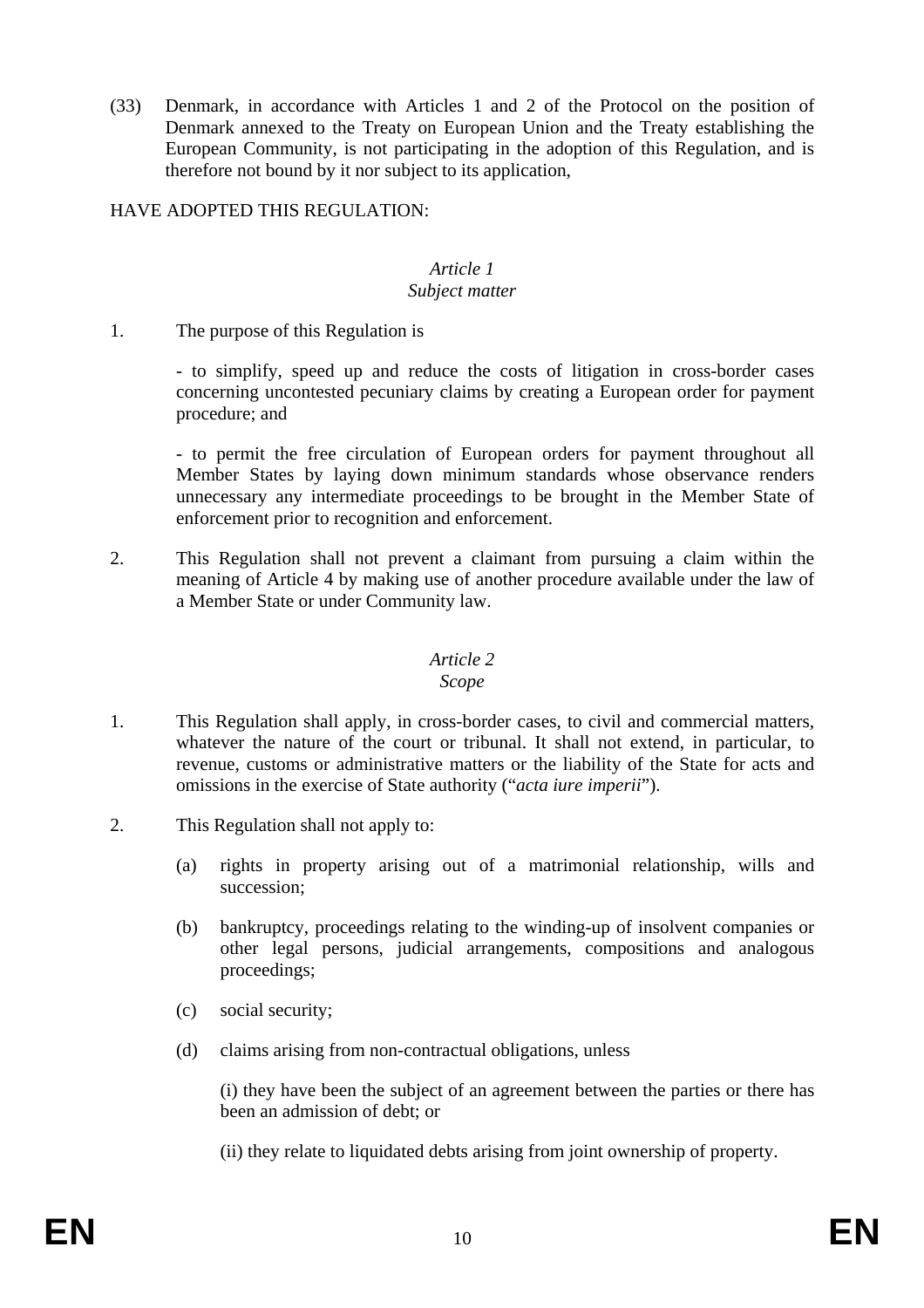3. In this Regulation, the term 'Member State' shall mean Member States with the exception of Denmark.

## *Article 3*

## *Cross-border cases*

- 1. For the purposes of this Regulation, a cross-border case is one in which at least one of the parties is domiciled or habitually resident in a State other than the Member State of the court seized.
- 2. Domicile shall be determined in accordance with Articles 59 and 60 of Council Regulation (EC) No 44/2001 of 22 December 2000 on jurisdiction and the recognition and enforcement of judgments in civil and commercial matters.8
- 3. The relevant moment for determining whether there is a cross-border case is the time when the application for a European order for payment is submitted in accordance with this Regulation.

## *Article 4*

## *European order for payment procedure*

The European order for payment procedure is established for the collection of pecuniary claims for a specific amount that have fallen due at the time when the application for a European order for payment is submitted.

# *Article 5*

## *Definitions*

For the purposes of this Regulation, the following definitions shall apply:

- 1. "Member State of origin": the Member State in which a European order for payment is issued;
- 2. "Member State of enforcement": the Member State in which enforcement of the European order for payment is sought;
- 3. "court": any authority in the Member States with competence regarding the European order for payment or any other related matters;
- 4. "court of origin": the court which issues the European order for payment.

# *Article 6*

# *Jurisdiction*

1. For the purposes of applying this Regulation, jurisdiction shall be determined in accordance with the relevant rules of Community law, in particular Council

OJ L 12, 16.1.2001, p. 1.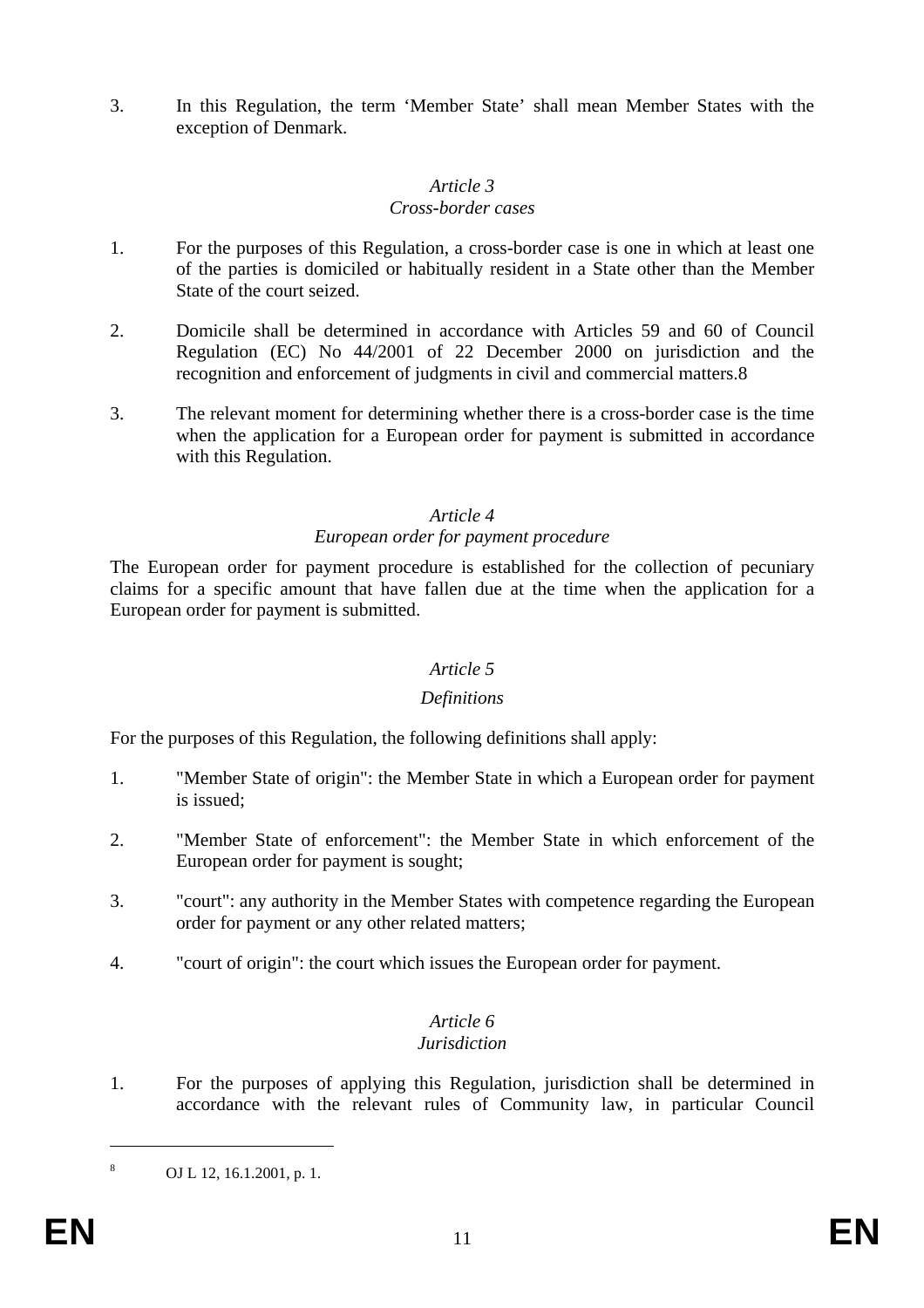Regulation (EC) No 44/2001 of 22 December 2000 on jurisdiction and the recognition and enforcement of judgments in civil and commercial matters.

2. However, if the claim relates to a contract concluded by a person, the consumer, for a purpose which can be regarded as being outside his trade or profession, and if the defendant is the consumer, only the courts in the Member State in which the defendant is domiciled within the meaning of Art. 59 of Regulation 44/2001 of 22 December 2000 on jurisdiction and the recognition and enforcement of judgments in civil and commercial matters shall have jurisdiction.

#### *Article 7 Application for a European order for payment*

- 1. An application for a European order for payment shall be made using the standard form in the Annex.
- 2. The application shall state:
	- (a) the names and addresses of the parties, and, where applicable, their representatives, and of the court to which the application is made;
	- (b) the amount of the claim, including the principal and, where applicable, interest and contractual penalties;
	- (c) if interest on the claim is demanded, the interest rate and the time period for which that interest is demanded unless statutory interest is automatically added to the principal under the law of the Member State of origin;
	- (d) the cause of action, including a description of the circumstances invoked as the basis of the claim and, where applicable, of the interest demanded;
	- (e) a description of evidence supporting the claim;
	- (f) the grounds for jurisdiction; and
	- (g) the cross-border nature of the case in accordance with Article 3.
- 3. In the application, the claimant shall state that the information provided is true to the best of the claimant's knowledge and belief and that he acknowledges that any deliberate false statement could lead to appropriate sanctions under the law of the Member State of origin.
- 4. In an annex to the application, the claimant may indicate to the court that he opposes a transfer to ordinary proceedings within the meaning of Article 17 in case of opposition by the defendant. This does not prevent the claimant from informing the court thereof subsequently, but in any event before the order is issued.
- 5. The application shall be submitted in paper form or by any other means of communication, including electronic, accepted by the Member State of origin and available to the court of origin.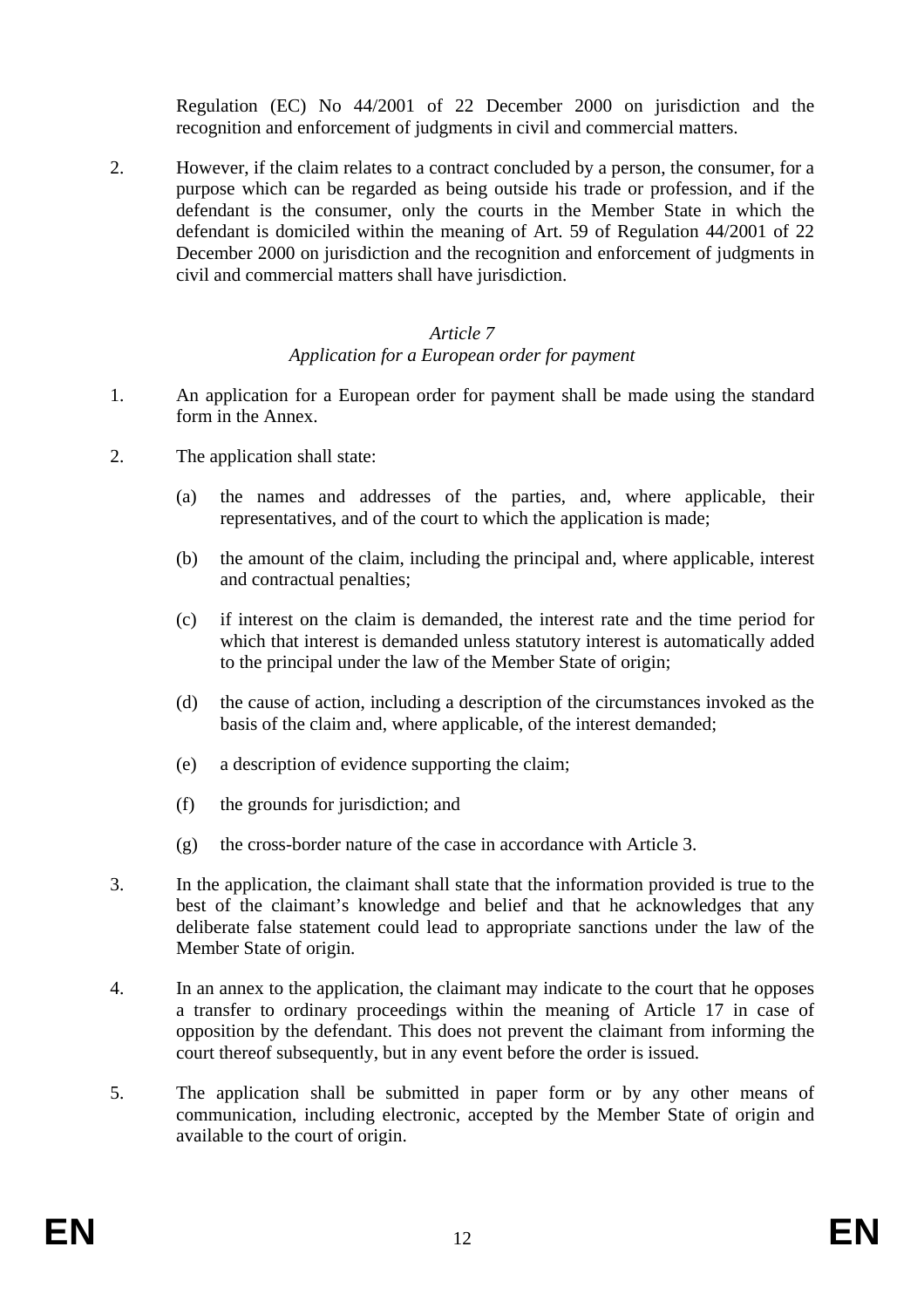6. The application must be signed by the claimant or, where applicable, by his representative. Where the application is submitted in electronic form in accordance with paragraph 5 above, it shall be signed in accordance with Article 2(2) of Directive 1999/93/EC of the European Parliament and of the Council of 13 December 1999 on a Community framework for electronic signatures.<sup>9</sup> The signature shall be recognised in the Member State of origin and may not be made subject to additional requirements.

However, such electronic signature shall not be required if and to the extent that an alternative electronic communications system exists in the courts of the Member State of origin which is available to a certain group of pre-registered authenticated users and that permits the identification of those users in a secure manner. Member States shall inform the Commission of such communication systems.

### *Article 8*

### *Examination of the application*

The court seized of an application for a European order for payment shall examine, as soon as possible and on the basis of the application form, whether the requirements set out in Articles 2, 3, 4, 6 and 7 are met and whether the claim appears to be founded and admissible. This examination can be by means of an automated procedure.

#### *Article 9 Completion and rectification*

- 1. If the requirements set out in Article 7 are not met and unless the application is clearly unfounded or inadmissible, the court shall give the claimant the opportunity to complete or rectify the application. The court shall use the standard form in the Annex.
- 2. Where the court requests the claimant to complete or rectify the application, it shall specify a time limit it deems appropriate in the circumstances. The court may at its discretion extend the time limit.

## *Article 10*

## *Modification of the application*

1. If the requirements set out in Article 8 are met for only a part of the application, the court shall inform the claimant thereof, using the standard form in the Annex. The claimant shall be invited to accept or refuse a proposal for a European order for payment for the amount specified by the court and shall be informed of the consequences of his decision. The claimant shall reply by returning the standard form sent by the court within a time limit specified by the court in accordance with Article 9(2).

OJ L 13, 19.1.2000, p. 12.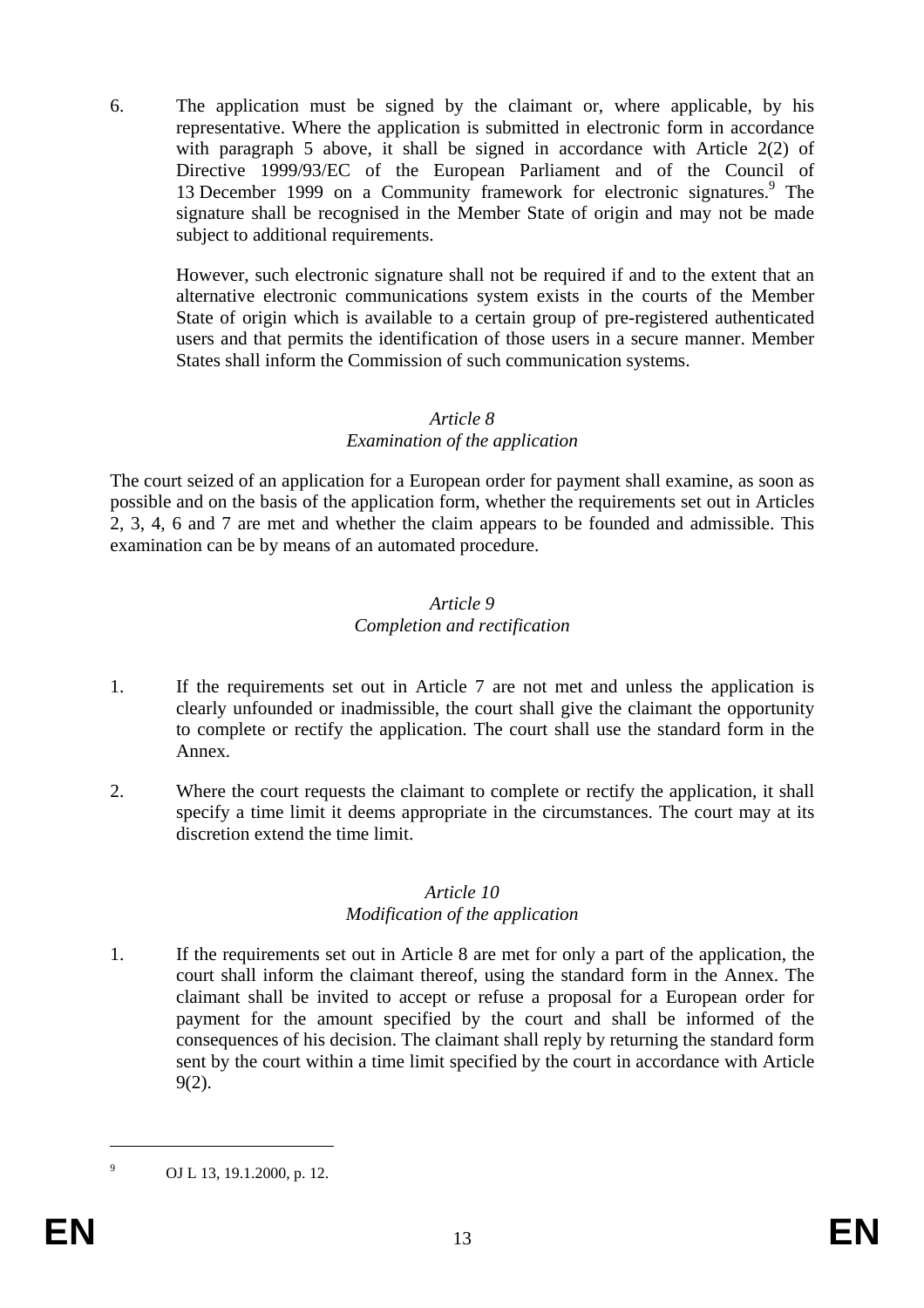- 2. If the claimant accepts the court's proposal, the court shall issue a European order for payment, in accordance with Article 12, for that part of the application accepted by the claimant. The consequences with respect to the remaining part of the initial claim shall be governed by national law.
- 3. If the claimant fails to send his reply within the time limit specified by the court or refuses the court's proposal, the court shall reject the application for a European order for payment in its entirety, in accordance with Article 11.

#### *Article 11 Rejection of the application*

- 1. The court shall reject the application if
	- (a) the claimant fails to send his response within the time limit set by the court under Article 9(2); or
	- (b) the claimant fails to send his reply within the time limit specified by the court or refuses the court's proposal, in accordance with Article 10; or
	- (c) the requirements set out in Articles 2, 3, 4, 6 and 7 are not met; or
	- (d) the claim is clearly unfounded or inadmissible*.*

The claimant shall be informed of the grounds for the rejection by means of the standard form in the Annex.

- 2. No appeal shall lie against the rejection of the application.
- 3. The rejection of the application shall not prevent the claimant from pursuing the claim by means of a new application for a European order for payment or of any other procedure available under the law of a Member State.

### *Article 12 Issue of a European order for payment*

1. If the conditions set out in Article 8 are met, the court shall issue, as soon as possible and normally within 30 days as of the lodging of the application, a European order for payment, using the standard form in the Annex.

The 30 days period shall not include the time taken by the claimant to complete, rectify or modify the application.

- 2. The European order for payment shall be issued together with a copy of the application form. It shall not comprise the information provided by the claimant pursuant to Article 7(4).
- 3. In the European order for payment, the defendant shall be advised of his options to
	- (a) pay the amount indicated in the order to the claimant; or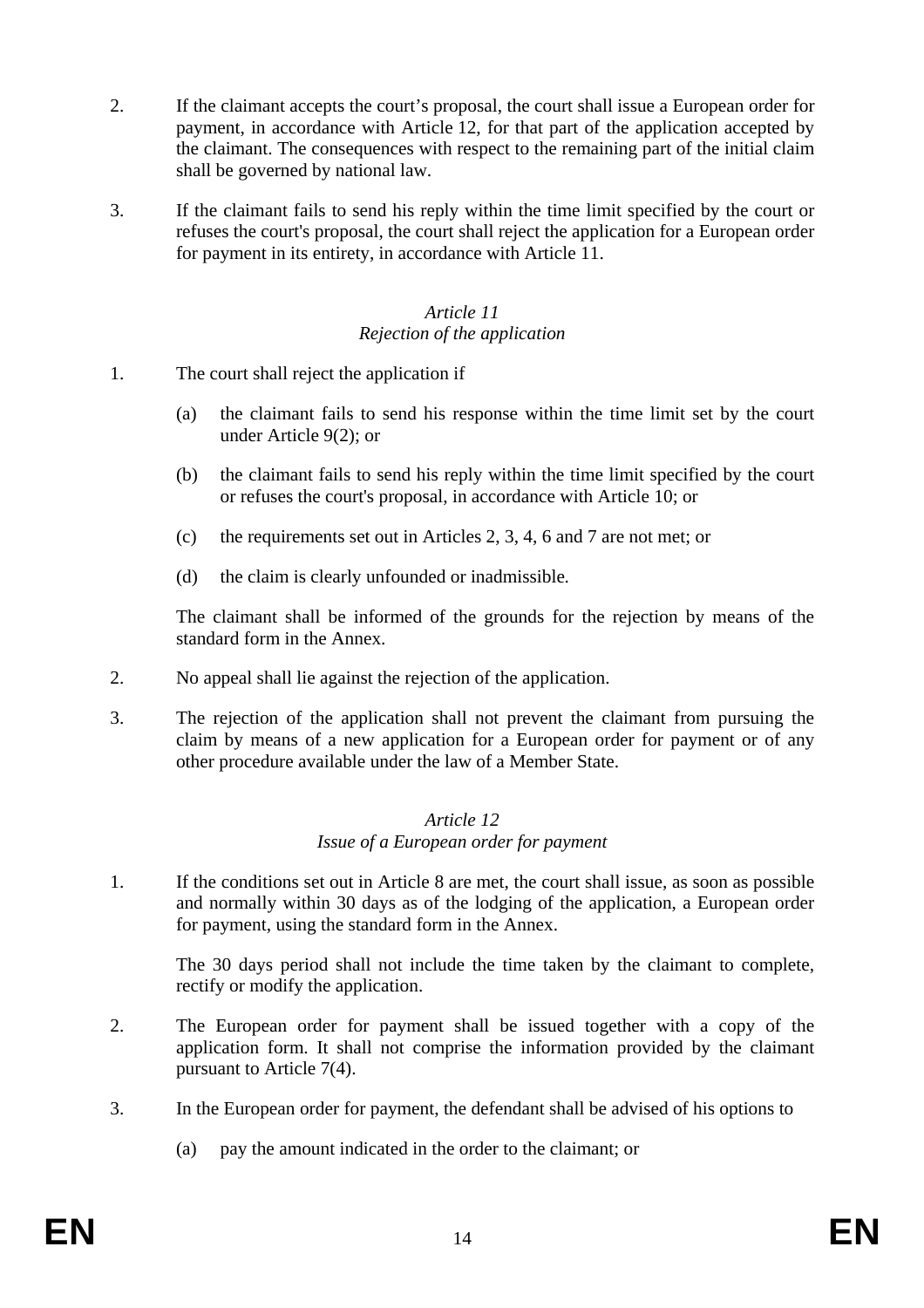- (b) oppose the order by lodging a statement of opposition with the court of origin, sent within the time limit laid down in Article 16(2).
- 4. In the European order for payment, the defendant shall be informed that
	- (a) the order was issued on the sole basis of the information which was provided by the claimant and was not verified by the court;
	- (b) the order will become enforceable unless a statement of opposition has been lodged with the court in accordance with Article 16;
	- (c) where a statement of opposition is lodged, the proceedings shall continue before the competent courts of the Member State of origin in accordance with the rules of ordinary civil procedure unless the claimant has explicitly requested to terminate the proceedings in that event.
- 5. The court shall ensure that the order is served on the defendant in accordance with national law by a method that shall meet the minimum standards laid down in Articles 13 to 15 below.

## *Article 13 Service with proof of receipt by the defendant*

The European order for payment may be served on the defendant in accordance with the national law of the State addressed, by one of the following methods:

- (a) personal service attested by an acknowledgement of receipt, including the date of receipt, which is signed by the defendant;
- (b) personal service attested by a document signed by the competent person who effected the service stating that the defendant has received the document or refused to receive it without any legal justification, and the date of service;
- (c) postal service attested by an acknowledgement of receipt including the date of receipt, which is signed and returned by the defendant;
- (d) service by electronic means such as fax or e-mail, attested by an acknowledgement of receipt including the date of receipt, which is signed and returned by the defendant.

#### *Article 14 Service without proof of receipt by the defendant*

- 1. The European order for payment may also be served on the defendant in accordance with the national law of the State addressed, by one of the following methods:
	- (a) personal service at the defendant's personal address on persons who are living in the same household as the defendant or are employed there;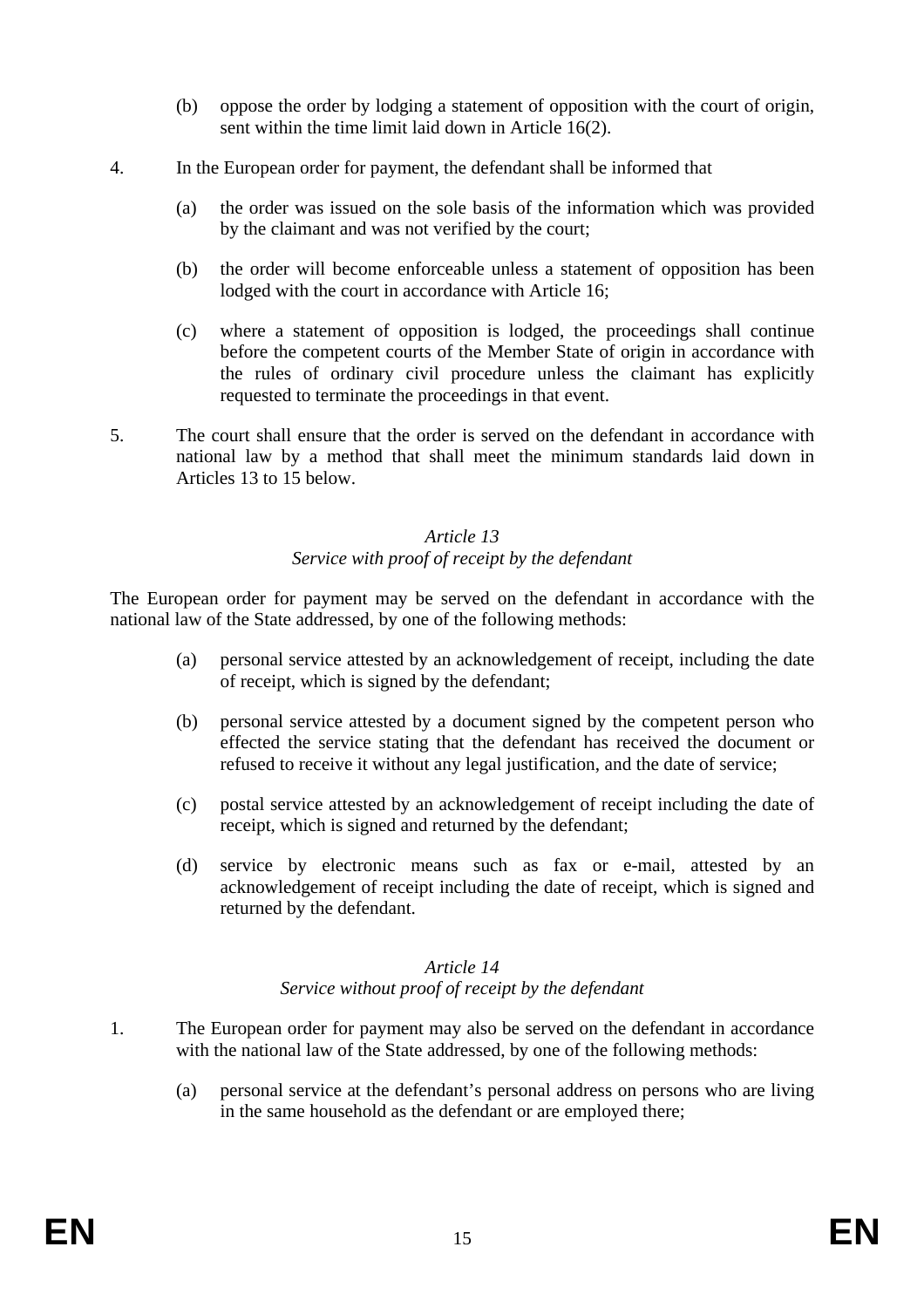- (b) in the case of a self-employed defendant or a legal person, personal service at the defendant's business premises on persons who are employed by the defendant;
- (c) deposit of the order in the defendant's mailbox;
- (d) deposit of the order at a post office or with competent public authorities and the placing in the defendant's mailbox of written notification of that deposit, provided that the written notification clearly states the character of the document as a court document or the legal effect of the notification as effecting service and setting in motion the running of time for purposes of time limits;
- (e) postal service without proof pursuant to paragraph 3 where the defendant has his address in the Member State of origin;
- (f) electronic means attested by an automatic confirmation of delivery, provided that the defendant has expressly accepted this method of service in advance.
- 2. For the purposes of this Regulation, service under paragraph 1 is not admissible if the defendant's address is not known with certainty.
- 3. Service pursuant to paragraph 1 (a) to (d) shall be attested by:
	- (a) a document signed by the competent person who effected the service, indicating:
		- (i) the method of service used;
		- (ii) the date of service;
		- (iii) where the order has been served on a person other than the defendant, the name of that person and his relation to the defendant;
		- or
	- (b) an acknowledgement of receipt by the person served, for purposes of paragraphs  $(1)(a)$  and  $(b)$ .

## *Article 15*

### *Service on a representative*

Service pursuant to Articles 13 and 14 may also be effected on a defendant's representative.

#### *Article 16 Opposition to the European order for payment*

1. The defendant may lodge a statement of opposition to the European order for payment with the court of origin using the standard form in the Annex which shall be supplied to him together with the European order for payment.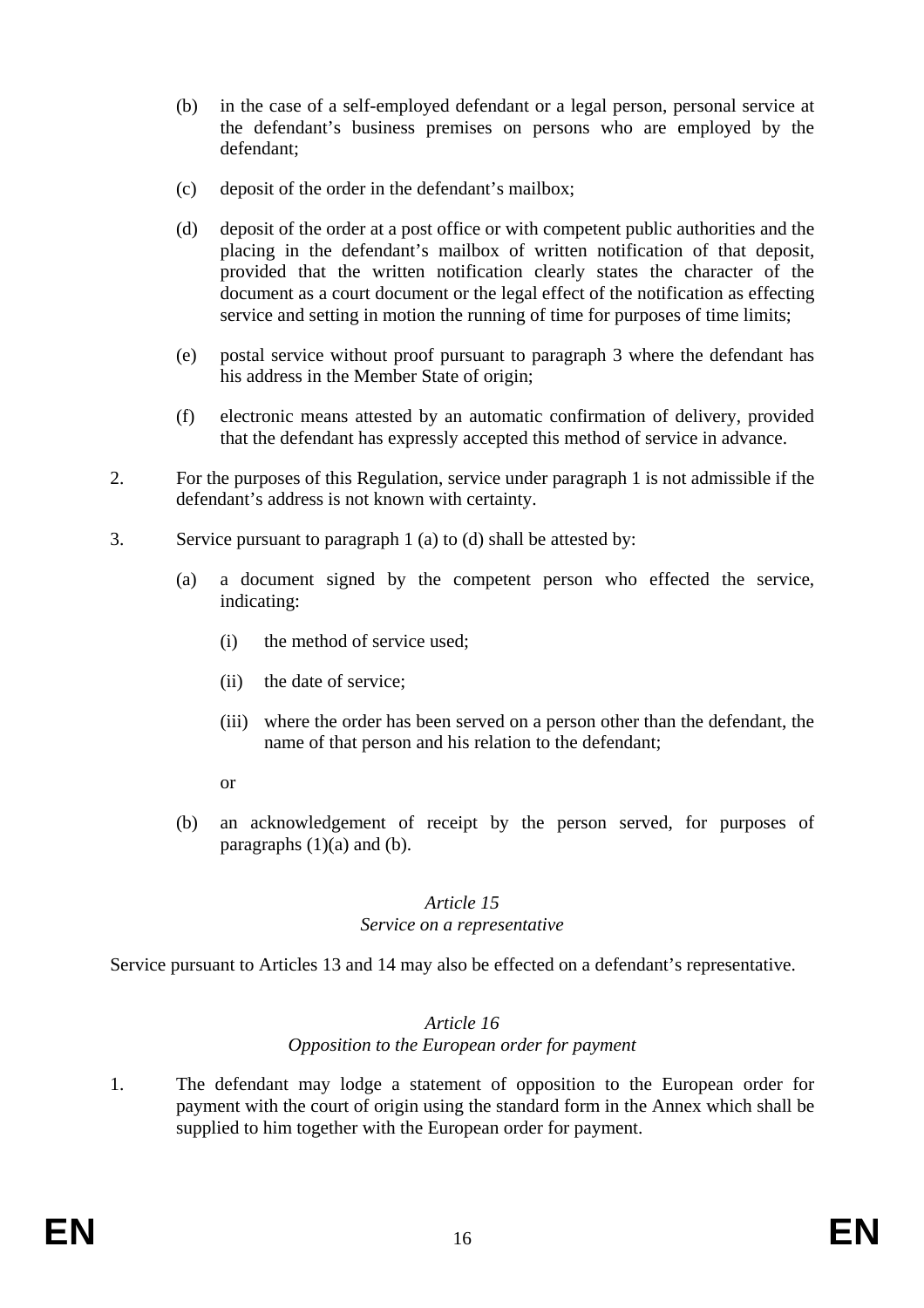- 2. The statement of opposition shall be sent within 30 days of service of the order on the defendant.
- 3. The defendant shall indicate in the statement of opposition that he contests the claim, without having to specify the reasons for this.
- 4. The statement of opposition shall be submitted in paper form or by any other means of communication, including electronic, accepted by the Member State of origin and available to the court of origin.
- 5. The statement of opposition must be signed by the defendant or, where applicable, by his representative. Where the statement of opposition is submitted in electronic form in accordance with paragraph 4 above, it shall be signed in accordance with Article 2(2) of Directive 1999/93/EC of the European Parliament and of the Council of 13 December 1999 on a Community framework for electronic signatures. The signature shall be recognised in the Member State of origin and may not be made subject to additional requirements.

However, such electronic signature shall not be required if and to the extent that an alternative electronic communications system exists in the courts of the Member State of origin which is available to a certain group of pre-registered authenticated users and that permits the identification of those users in a secure manner. Member States shall inform the Commission of such communication systems.

# *Article 17 Effects of the lodging of a statement of opposition*

1. If a statement of opposition is entered within the time limit laid down in Article 16(2), the proceedings shall continue before the competent courts of the Member State of origin in accordance with the rules of ordinary civil procedure unless the claimant has explicitly requested to terminate the proceedings in that event in accordance with Article 7(4).

Where the claimant pursued his claim through the European order for payment procedure, nothing under national law shall prejudice his position in subsequent ordinary proceedings.

- 2. The transfer to ordinary proceedings within the meaning of paragraph 1 shall be governed by the law of the Member State of origin.
- 3. The claimant shall be informed of whether the defendant has lodged a statement of opposition and of any transfer to ordinary proceedings.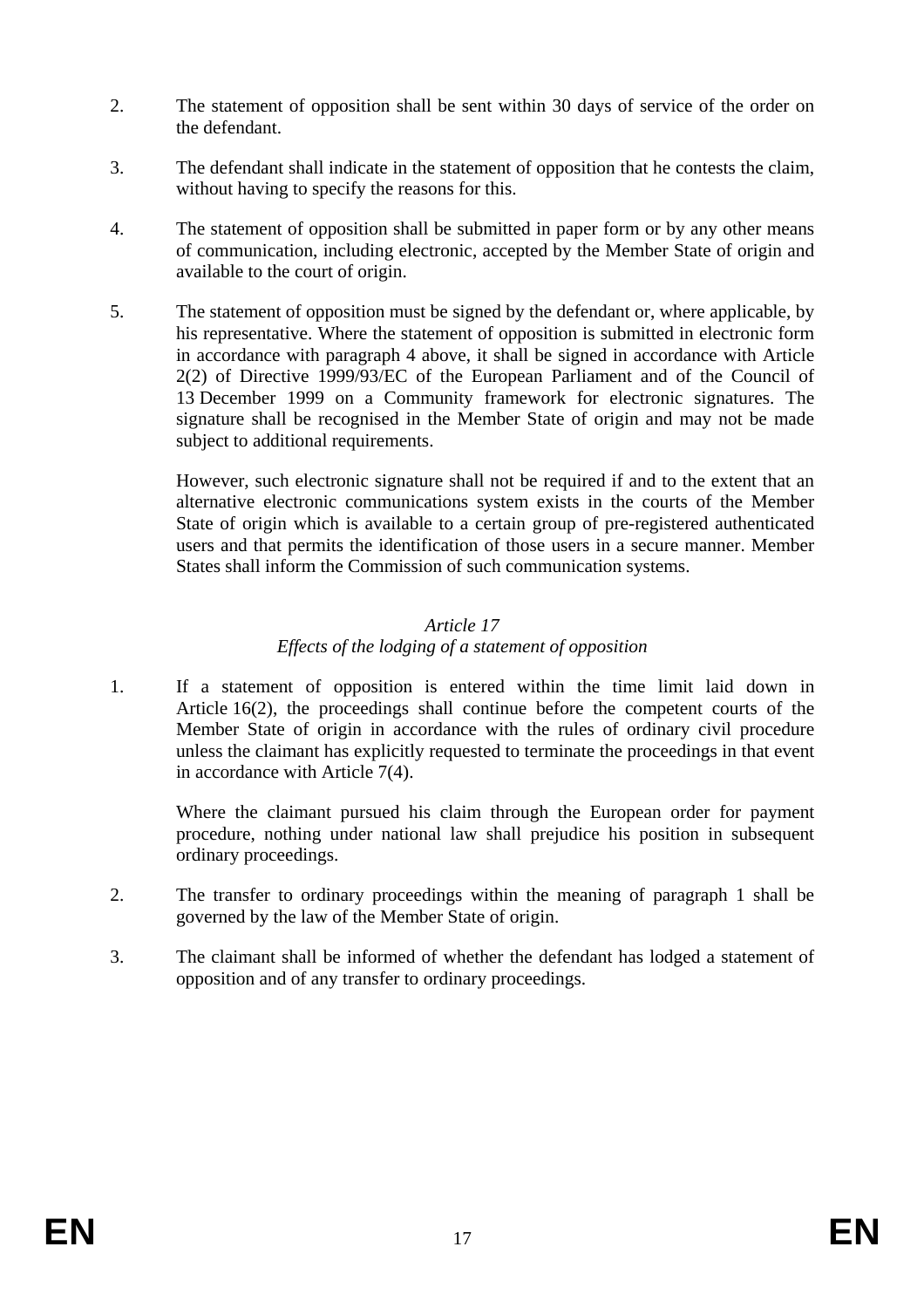## *Article 18 Enforceability*

- 1. If within the time limit laid down in Article 16(2), taking into account an appropriate period of time to allow a statement to arrive, no statement of opposition has been lodged, the court of origin shall without delay declare the European order for payment enforceable, using the standard form in the Annex. The court of origin shall verify the date of service.
- 2. Without prejudice to paragraph 1, the formal requirements for enforceability shall be governed by the law of the Member State of origin.
- 3. The court shall send the enforceable European order for payment to the claimant.

## *Article 19 Abolition of exequatur*

A European order for payment which has become enforceable in the Member State of origin shall be recognised and enforced in the other Member States without the need for a declaration of enforceability and without any possibility of opposing its recognition.

### *Article 20 Review in exceptional cases*

1. Upon the expiry of the time limit laid down in Article 16(2), the defendant is entitled to apply for a review of the European order for payment before the competent court in the Member State of origin where:

(a) (i) the order for payment was served by one of the methods provided for in Article 14; and

(ii) service was not effected in sufficient time to enable him to arrange for his defense, without any fault on his part,

or

(b) the defendant was prevented from objecting to the claim by reason of *force majeure* or due to extraordinary circumstances without any fault on his part,

provided in either case that he acts promptly.

2. Upon the expiry of the time limit laid down in Article 16(2), the defendant is also entitled to apply for a review of the European order for payment before the competent court in the Member State of origin where the European order for payment was clearly wrongly granted, having regard to the requirements laid down in this Regulation, or due to other exceptional circumstances.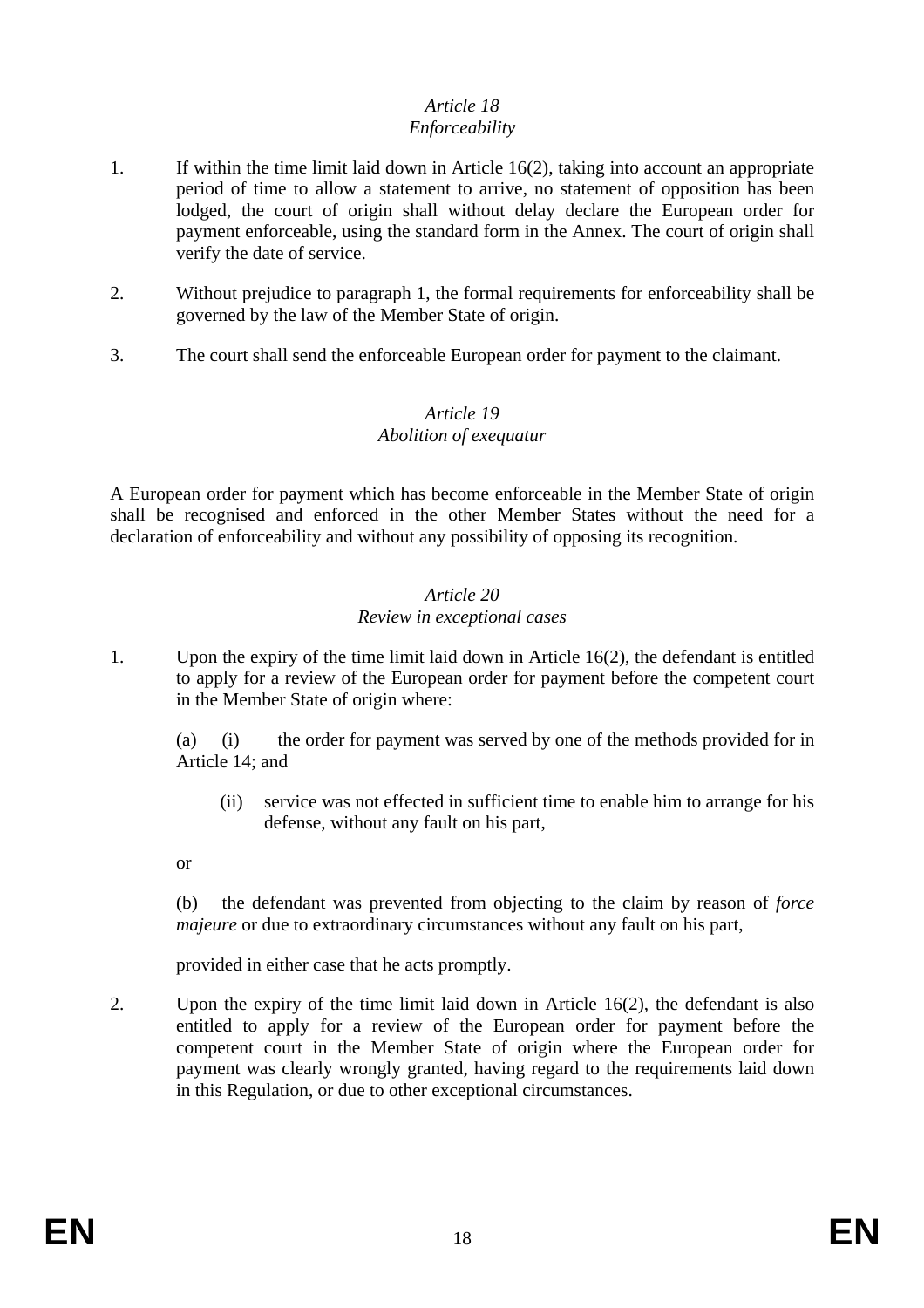3. If the court rejects the application on the basis that none of the grounds for review referred to in paragraphs 1 and 2 apply, the European order for payment shall remain in force.

If the court decides that the review is justified for one of the reasons laid down in paragraphs 1 and 2, the European order for payment shall be null and void.

# *Article 21*

## *Enforcement*

1. Without prejudice to the provisions of this Regulation, enforcement procedures shall be governed by the law of the Member State of enforcement.

A European order for payment which has become enforceable shall be enforced under the same conditions as an enforceable decision issued in the Member State of enforcement.

- 2. For enforcement in another Member State, the claimant shall produce to the competent enforcement authorities of that Member State:
	- (a) a copy of the European order for payment, as declared enforceable by the court of origin, which satisfies the conditions necessary to establish its authenticity; and
	- (b) where necessary, a translation of the European order for payment into the official language of the Member State of enforcement or, if there are several official languages in that Member State, the official language or one of the official languages of court proceedings of the place where enforcement is sought, in conformity with the law of that Member State, or into another language that the Member State of enforcement has indicated it can accept. Each Member State may indicate the official language or languages of the institutions of the European Community other than its own which it can accept for the European order for payment. The translation shall be certified by a person qualified to do so in one of the Member States.
- 3. No security, bond or deposit, however described, shall be required of a claimant who in one Member State applies for enforcement of a European order for payment issued in another Member State on the ground that he is a foreign national or that he is not domiciled or resident in the Member State of enforcement.

### *Article 22 Refusal of enforcement*

- 1. Enforcement shall, upon application by the defendant, be refused by the competent court in the Member State of enforcement if the European order for payment is irreconcilable with an earlier decision or order previously given in any Member State or in a third country, provided that:
	- (a) the earlier decision involved the same cause of action and was between the same parties; and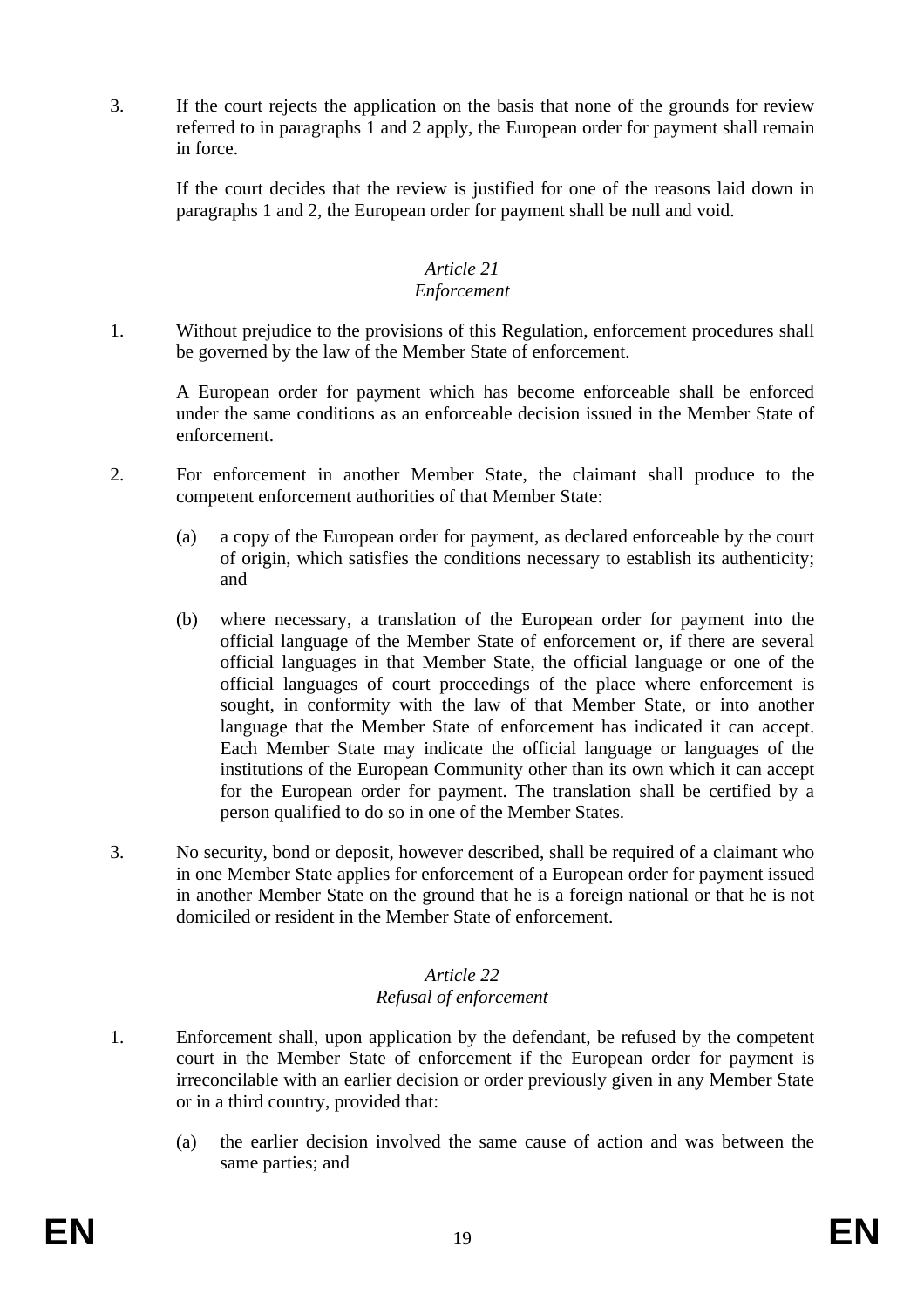- (b) the earlier decision fulfils the conditions necessary for its recognition in the Member State of enforcement; and
- (c) the irreconcilability could not have been raised as an objection in the court proceedings in the Member State of origin.
- 2. Enforcement shall, upon application, also be refused if and to the extent that the defendant has paid the claimant the amount awarded in the European order for payment.
- 3. Under no circumstances may the European order for payment be reviewed as to its substance in the Member State of enforcement.

## *Article 23 Stay or limitation of enforcement*

Where the defendant has applied for a review in accordance with Article 20, the competent court in the Member State of enforcement may, upon application by the defendant:

- (a) limit the enforcement proceedings to protective measures; or
- (b) make enforcement conditional on the provision of such security as it shall determine; or
- (c) under exceptional circumstances, stay the enforcement proceedings.

## *Article 24 Legal representation*

Representation by a lawyer or another legal professional shall not be mandatory:

- (a) for the claimant in respect of the application for a European order for payment;
- (b) for the defendant in respect of the statement of opposition to a European order for payment.

### *Article 25 Court fees*

1. The combined court fees of a European order for payment procedure and of the ordinary civil proceedings that ensue in the event of a statement of opposition to a European order for payment in a Member State shall not exceed the court fees of ordinary civil proceedings without a preceding European order for payment procedure in that Member State.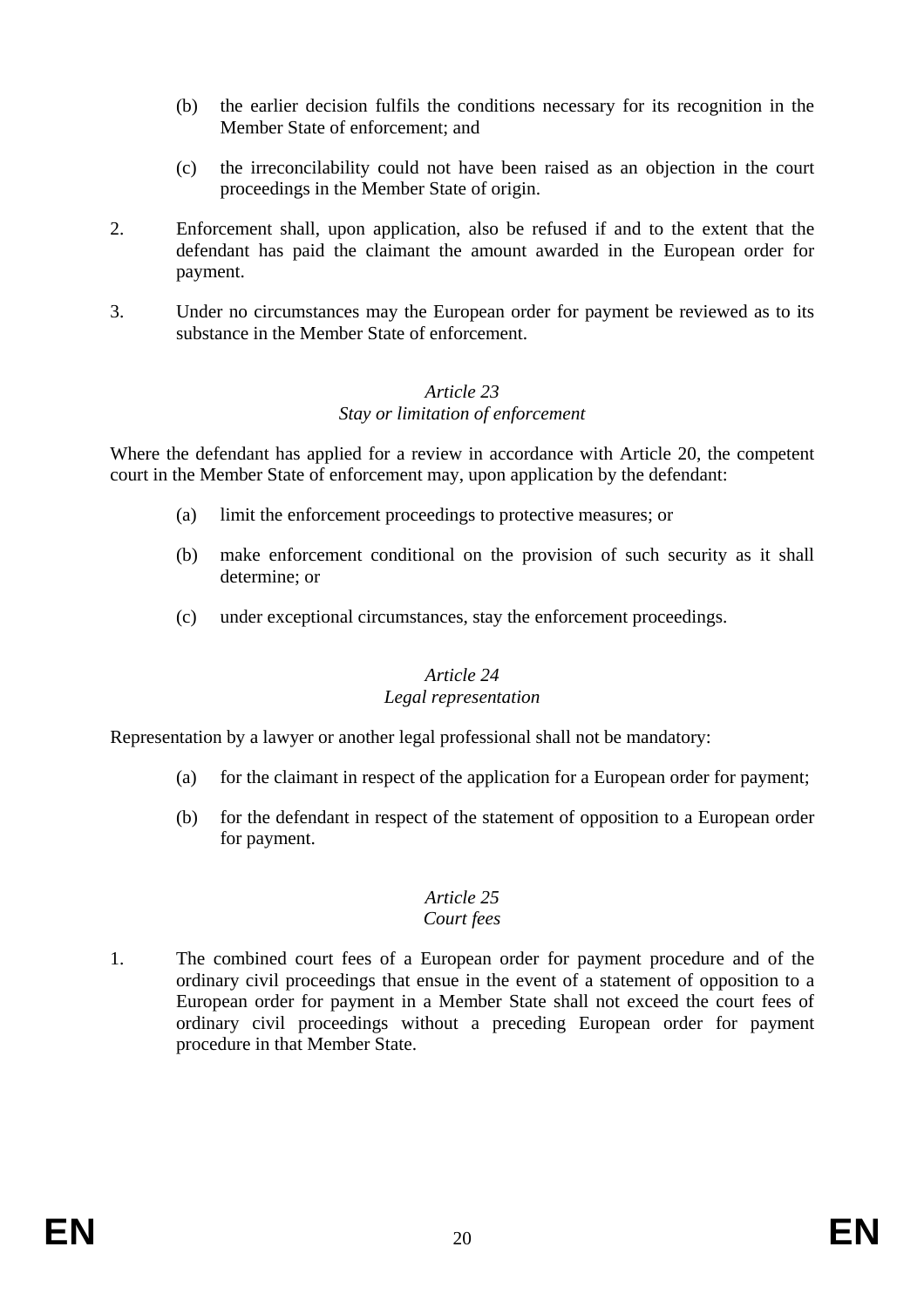2. For the purposes of this Regulation, court fees shall comprise fees and charges to be paid to the court, the amount of which is fixed in accordance with national law.

#### *Article 26 Relationship with national procedural law*

All procedural issues not specifically dealt with in this Regulation shall be governed by national law.

#### *Article 27 Relationship with Regulation (EC) No 1348/2000*

This Regulation shall not affect the application of Council Regulation (EC) No 1348/2000 on the service in the Member States of judicial and extrajudicial documents in civil and commercial matters.

## *Article 28 Information relating to service costs and enforcement*

The Member States shall cooperate to provide the general public and professional circles with information on

- a) costs of service of documents; and
- b) which authorities have competence with respect to enforcement for the purposes of the application of Articles 21 to 23,

notably via the European Judicial Network in civil and commercial matters established in accordance with Council Decision 2001/470/EC of 28 May 2001.

### *Article 29*

*Information relating to jurisdiction, review procedures, means of communication and languages* 

- 1. By \_\_\_\_\_\_\_\_\_\_\_, 200\_, the Member States shall communicate to the Commission:
	- (a) which courts have jurisdiction to issue a European order for payment;
	- (b) the review procedure and the competent courts for the purposes of the application of Article 20;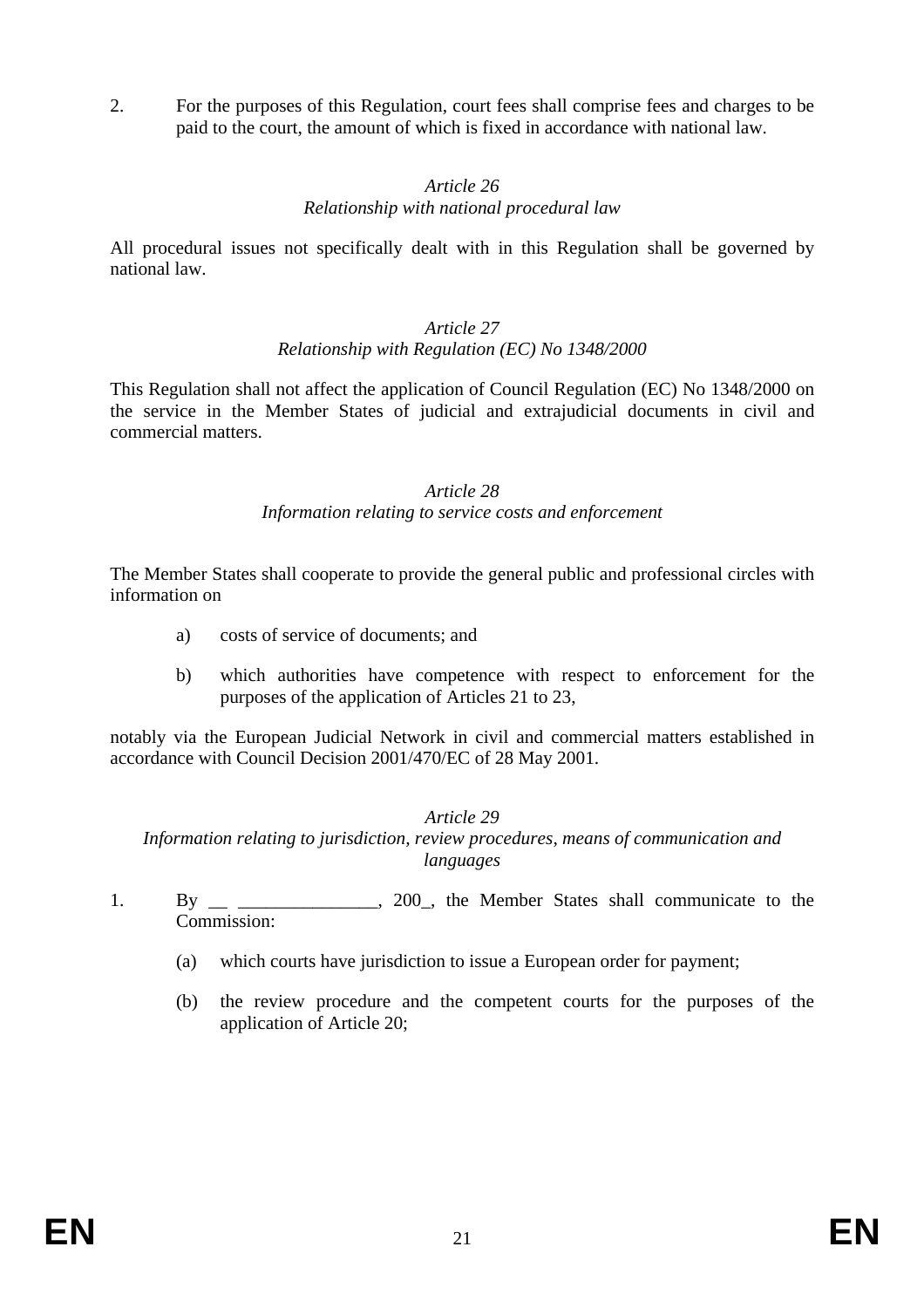- (c) the means of communication accepted for purposes of the European order for payment procedure and available to the courts; and
- (d) the languages accepted pursuant to Article  $21(2)(b)$ .

Member States shall apprise the Commission of any subsequent changes to this information.

2. The Commission shall make the information notified in accordance with paragraph 1 publicly available through publication in the *Official Journal of the European Union* and through any other appropriate means.

### *Article 30 Amendments to the annexes*

The standard forms set out in the Annexes shall be shall be updated or technically adjusted, ensuring full conformity with the provisions of this Regulation, in accordance with the procedure referred to in Article 31.

#### *Article 31 Committee*

- 1. The Commission shall be assisted by the committee provided for by Article 75 of Regulation (EC) No 44/2001.
- 2. Where reference is made to this Article, Articles 3 and 7 of Decision 1999/468/EC shall apply, having regard to the provisions of Article 8 thereof.

## *Article 32*

### *Review*

 $\rm\,By$  \_\_ \_\_\_\_\_\_\_\_ 200<sub>\_1</sub><sup>10</sup> the Commission shall present to the European Parliament, the Council and the European Economic and Social Committee a detailed report reviewing the operation of the European order for payment procedure. That report shall contain an assessment of the procedure as it has operated and an extended impact assessment for each Member State.

To this end and in order to ensure that best practice in the European Union is duly taken into account and reflects the principles of better legislation, Member States shall provide the Commission with information relating to the cross-border operation of the European order for payment. This information should cover court fees, speed of the procedure, efficiency, ease of use and the internal payment order procedures of the Member States.

The Commission's report shall be accompanied, if appropriate, by proposals for adaptation.

 $\overline{a}$ 

<sup>&</sup>lt;sup>10</sup> Five years after the date of entry into application of the Regulation.